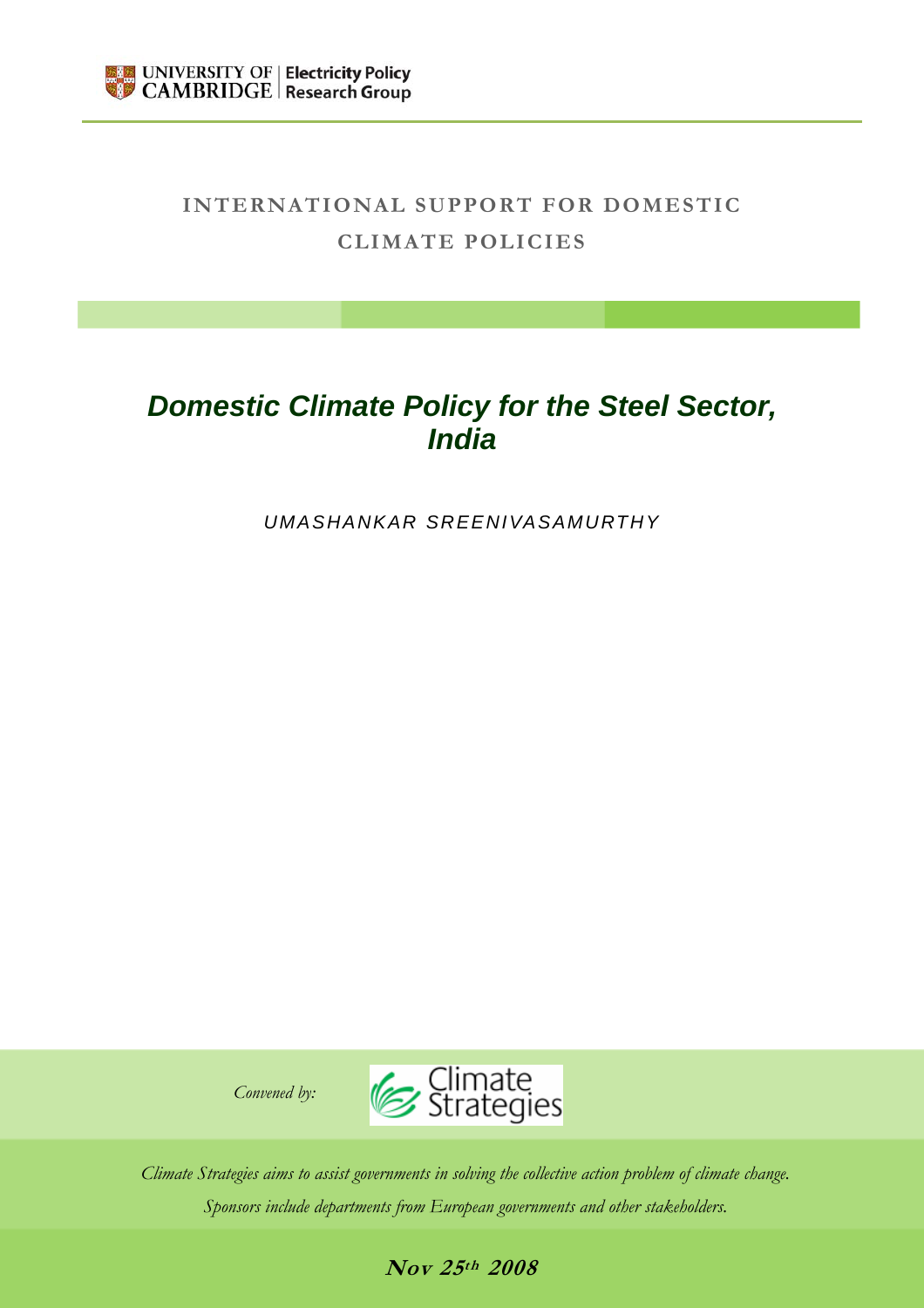Project Leader: Karsten Neuhoff, Senior Research Associate, University of Cambridge

#### **Contributing Authors:**

| Name of Author                                      | Institution |                                                                                    |
|-----------------------------------------------------|-------------|------------------------------------------------------------------------------------|
| Umashankar Sreenivasamurthy University of Cambridge |             | <b>EXAMPLE UNIVERSITY OF Electricity Policy</b><br><b>CAMBRIDGE</b> Research Group |

This paper was produced as part of a wider project investigating international support for domestic climate policies. All papers are available at www.climatestrategies.org

Country case studies:

- William Gboney. Policy and Regulatory Framework for Renewable Energy and Energy Efficiency Development in Ghana
- Kate Grant. Concentrated Solar Power in South Africa
- Haroldo Machado-Filho. Options for International Support for Low-Carbon Transportation Policies in Brazil.
- Anoop Singh. Climate Co-Benefit Policies in India: Domestic Drivers and North-South Cooperation
- Xiliang Zhang. North-South Cooperation and Private Public Partnership: A Case Study of China Wind Power Industry

Institutional papers:

- James Cust. Intermediate Indicators: Lessons for their Use in Measurement, Reporting and Effective Policy Implementation
- James Cust, Kate Grant, Ilian Iliev and Karsten Neuhoff. International Cooperation for Innovation and Use of Low-Carbon Energy Technology
- Sarah Lester and Karsten Neuhoff. The Role Of and Experience From Policy Targets in National and International Government
- Amichai Magen. Establishing and Maintaining an Effective Cooperation Facilitation System
- Zsuzsanna Pató. On Twinning: The Hungarian Experience
- Maike Sippel and Karsten Neuhoff. Lessons from Conditionality Provisions for South-North Cooperation on Climate Policy

Policy summary:

• Karsten Neuhoff. International Support for Domestic Climate Policies: Policy Summary

#### **About Climate Strategies**

Climate Strategies aims to assist governments in solving the collective action problem of climate change. It connects leading applied research on international climate change issues to the policy process and to public debate, raising the quality and coherence of advice provided on policy formation. Its programmes convene international groups of experts to provide rigorous, fact-based and independent assessment on international climate change policy.

To effectively communicate insights into climate change policy, Climate Strategies works with decision-makers in governments and business, particularly, but not restricted to, the countries of the European Union and EU institutions.

#### **Contact Details:**

 Managing Director: Jon Price c/o University of Cambridge, www.climatestrategies.org Cambridge, CB2 1QA, UK

 Climate Strategies Office: +44 (0) 1223 748812 13-14 Trumpington Street jon.price@climatestrategies.org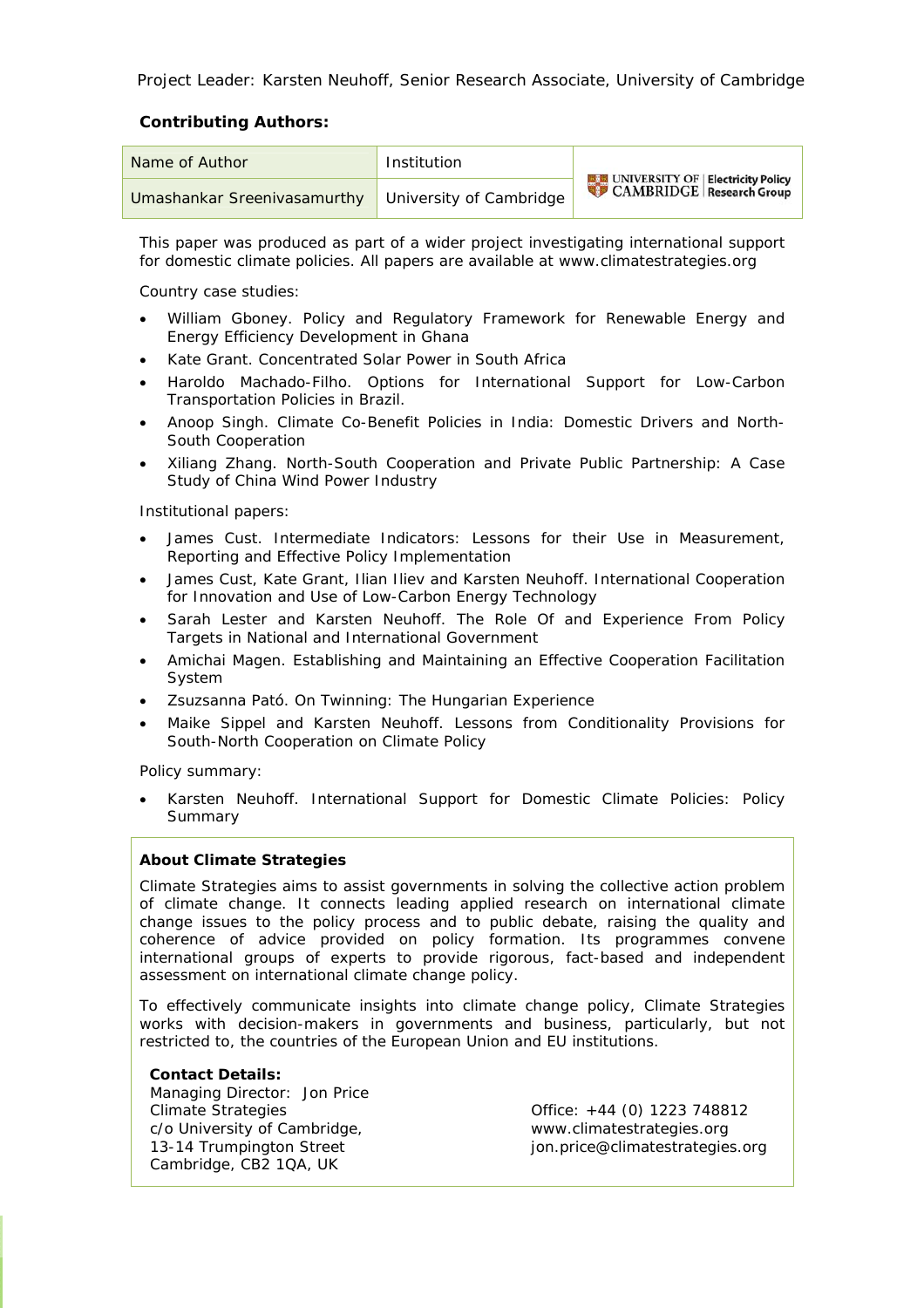## **Abstract**

*This paper examines the introduction of suitable domestic sectoral climate policies by emerging economy governments to address rising greenhouse gas (GHG) emissions using the example of the Indian iron and steel sector. The current industry structure, drivers and performance indicators are examined to set the scene for policy analysis. This study suggests that in order to realise significant reductions for GHG emissions, the individual circumstances of the sector must be recognised and climate policy designed accordingly. Through analysis of possible policy outcomes the paper suggests various objectives policy makers should consider to develop a long-term and integrated domestic policy. Additional support through international cooperation would help provide additional political support, stabilise the policy environment and facilitate substantial sectoral abatement*.

# **1 Introduction**

The industrial sector accounts for a significant share of greenhouse gas (GHG) emissions in emerging economies (EEs) like China and India from fossil fuel combustion and various chemical processes (IEA 2007a). High rates of economic growth are expected to continue in EEs, suggesting that demand for industrial products will remain high and emissions from this sector will rise rapidly. However, there are very few examples of targeted domestic policy mechanisms introduced by EE governments to holistically address the issue of rising industrial GHG emissions. This paper discusses how focused domestic policy interventions could help achieve this objective, using the rapidly expanding Indian iron and steel sector as an example.

The iron and steel sector of India is currently growing at over 7% per annum (MoS 2008) and accounts for nearly 10% of the country's  $CO<sub>2</sub>$  emissions (Garg et al 2006). Analysis of the sector shows that energy efficiency and  $CO<sub>2</sub>$  emission intensity levels are still exceeding the OECD average for primary steel making by 50% (IEA 2007b). Several reasons have been identified for this poor performance. For one, the historic influence of low demand and regulated markets has led to a lack of profitability and competitiveness in the sector. The resulting smaller plant size of most operating integrated steel units, which use the conventional blast furnace route, implies that retrofitting with the latest technologies such as coke dry quenching (CDQ) and top recovery turbines (TRTs) are still technologically and economically unviable. Secondly, the recent trend of rising prices for international coking coal and steel scrap has led to the emergence of an alternative cheaper, but inefficient, coal based direct reduced iron (DRI) process in the country. This process requires significantly lower capital investment and exploits the local advantage of cheaper low-grade raw materials, while employing unskilled labour. This alternative process accounted for 26% of the country's crude steel output in 2007 and is growing at an alarming rate of over 15% per annum (MoS 2008).

The government's role in inducing national action to address climate change through specific policies and directives is paramount. The Indian scenario, however, shows that the government has so far adopted a rather laissez-faire approach in dealing with CO2 emissions, and has still not mainstreamed climate change mitigation into planning and policy guidelines for sectoral expansions. In order to meet the growing demand for steel, the Indian government continues to approve new steel units without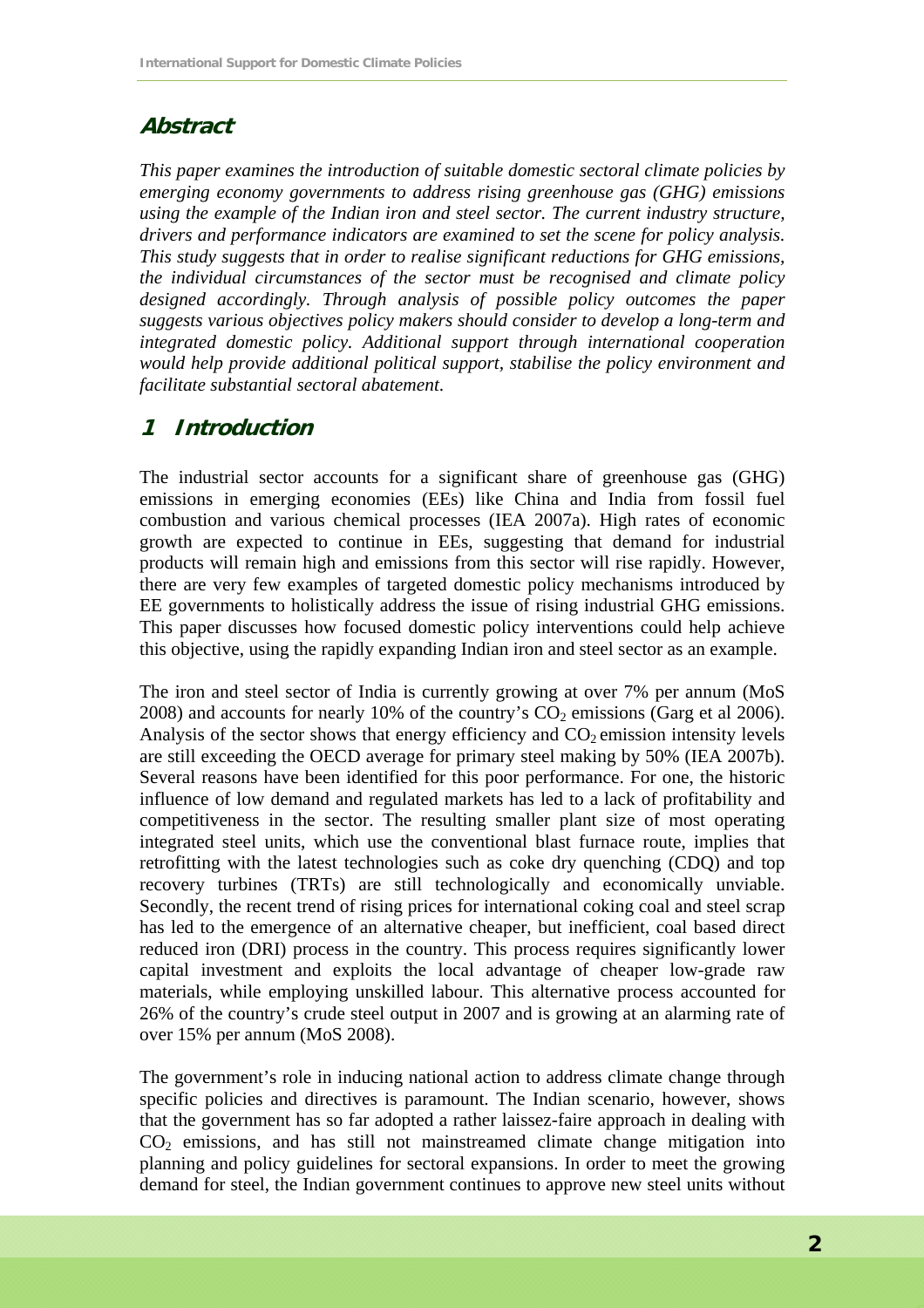due consideration of process type or efficiency standards, which could eventually lead to lock-in effects. Although some efforts are underway to help build technical capacity through the Energy Conservation Act 2001 and ban very small size coal DRI units, much of the planning information shows little or no emphasis on tackling the serious issue of rising industrial  $CO<sub>2</sub>$  emissions (Planning Commission 2006; MoS 2008).

On the global front, in order to address the energy performance of industries in EEs, a number of novel sectoral schemes have been suggested for the post-2012 climate regime. While some researchers discuss trans-national technical cooperation (Asia Pacific Partnership (APP) 2007; Baron 2006) others propose no-lose policy with a sectoral Clean Development Mechanism (CDM) incentive (CCAP 2007, 2008). However, given the peculiar dynamics of a fast growing sector in a free market, these approaches may not be able to address the fundamental issue: the lack of factoring  $CO<sub>2</sub>$  externality costs into investment decisions undertaken both at the individual firm and government approval level. Thus, initiatives by firms will continue to be voluntary and without specific timelines for abatement and, consequently, climate benefits will remain an afterthought in investments decisions.

The Bali Roadmap<sup>[1](#page-3-0)</sup> also makes reference to "consideration of cooperative sectoral *approaches and sector specific actions",* and *"various approaches including use of market opportunities to promote mitigation actions bearing in mind the national circumstances of countries"* in order to enhance implementation of the Convention's objectives (UNFCCC 2008). In line with this thought, this paper evaluates various domestic policy options for intervention to lower the rising GHG emissions trajectory from the Indian steel sector.

Manufacturing and use of steel is a resource intensive and socio-economically complex activity, creating a deeply entrenched supply chain system. This implies that a holistic consideration of both production and consumption is required when proposing any climate policy for this sector. The broader policy objective should clearly be to help integrate climate change mitigation at the decision making stage to facilitate the improvement of energy efficiency levels of all production units. However, since climate protection efforts eventually call for progressively larger sectoral abatement, policies should evolve to create step-changes towards the most efficient metallurgical processes, while keeping in mind that end-user requirements could also be met by enabling substitution with other less carbon-intensive materials.

Policies focusing on efficient technologies alone typically help promote specific abatement projects, while leaving the overall sectoral emissions unchecked. For example, the existing CDM design aims to reduce marginal emissions (like the waste energy recovery projects), but fails to limit proliferation of inefficient small coal DRI and blast furnace units in the first place. This type of project-based mechanism also fails to promote the modernisation of entire industrial units with high-energy demand, which could deliver maximum climate benefits.

Conversely, providing project-based incentives makes climate policies politically acceptable while generating minimum opposition from important industrial lobbies.

<span id="page-3-0"></span><sup>&</sup>lt;sup>1</sup> Action Plan 1/CP.13 Section 1(b) (iv) and (v) FCCC/CP/2007/6 (UNFCCC 2008)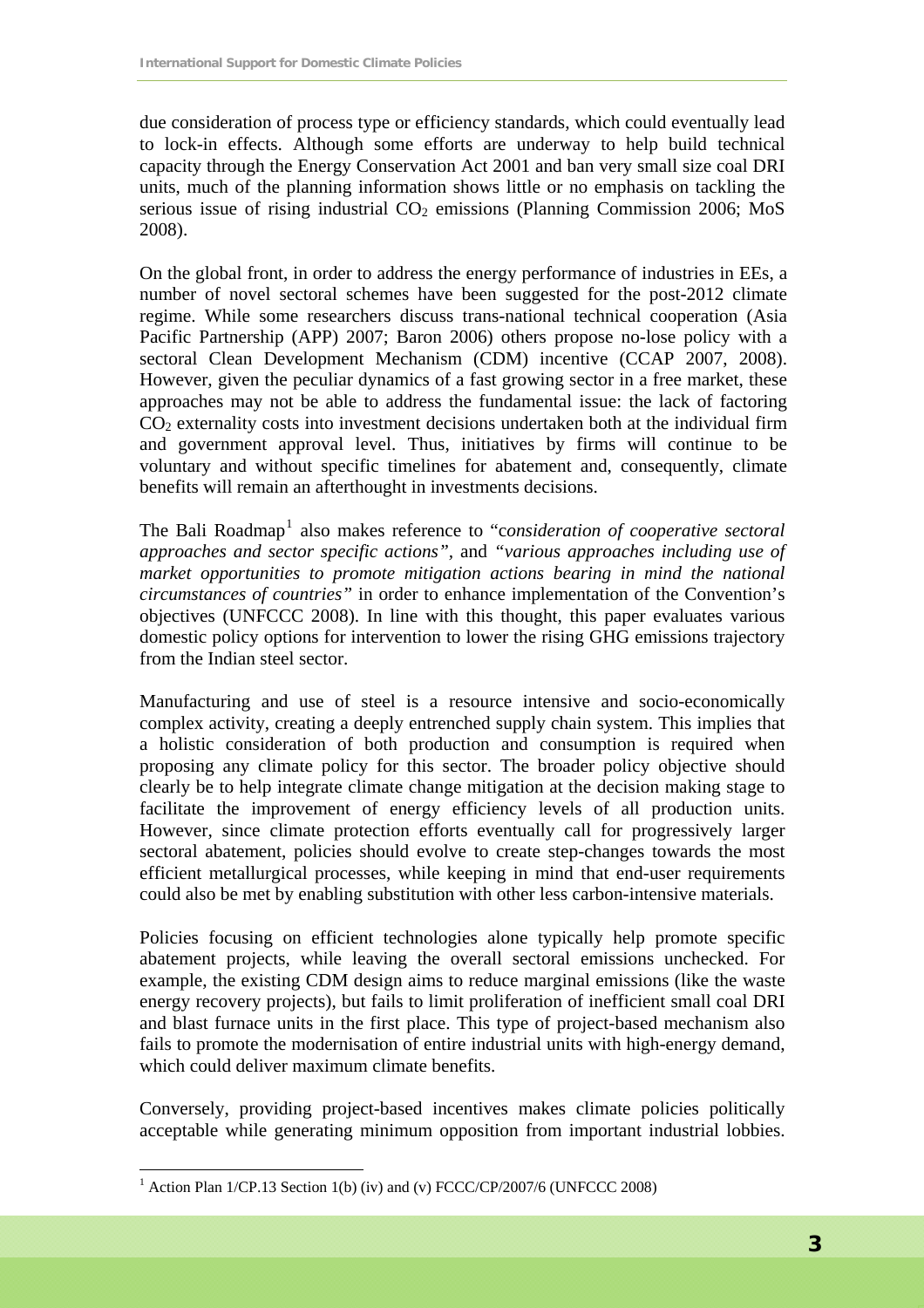This play-it-safe position is further emphasised by a lack of adequate information in EEs on the cost-benefits of reducing domestic emissions and meeting end-user demand needs through the shortest conversion paths. Hence, policies planning to achieve marginal abatement through energy efficiency improvements will have to be re-evaluated to avoid incentivising suboptimal processes or plant sizes. Lastly, acknowledging that steel is inherently a carbon-intensive material, policies in the long-term should promote the substitution of other low-carbon materials. Figure 1 depicts the different climate policy outcome scenarios for the Indian steel sector.



#### **Fig1: Different outcomes possible from climate policies in the Indian steel sector (assuming steel substitutes have limited emissions and conservative production forecast).**

As observed from the figure, an energy efficiency improvement policy could deliver noteworthy emission reductions by 2020. However, the inefficient coal DRI process would continue to contribute a higher share of sectoral emissions (37%) than sectoral output (30%; tonnes of crude steel). Looking forward to 2030 and beyond, achieving additional sectoral abatement could well lead to tougher bargaining positions due to lock-in effects. On the other hand, shifting the process to the most efficient large BF-BOF units would allow the industry to meet the same market demand and yet achieve further emission reductions by 2020. Finally, any additional substitution efforts could help to achieve drastic emission reductions.

Certain co-benefits from long-term sectoral planning to address climate concerns can also be expected. These could include reduced demand for coal (a key natural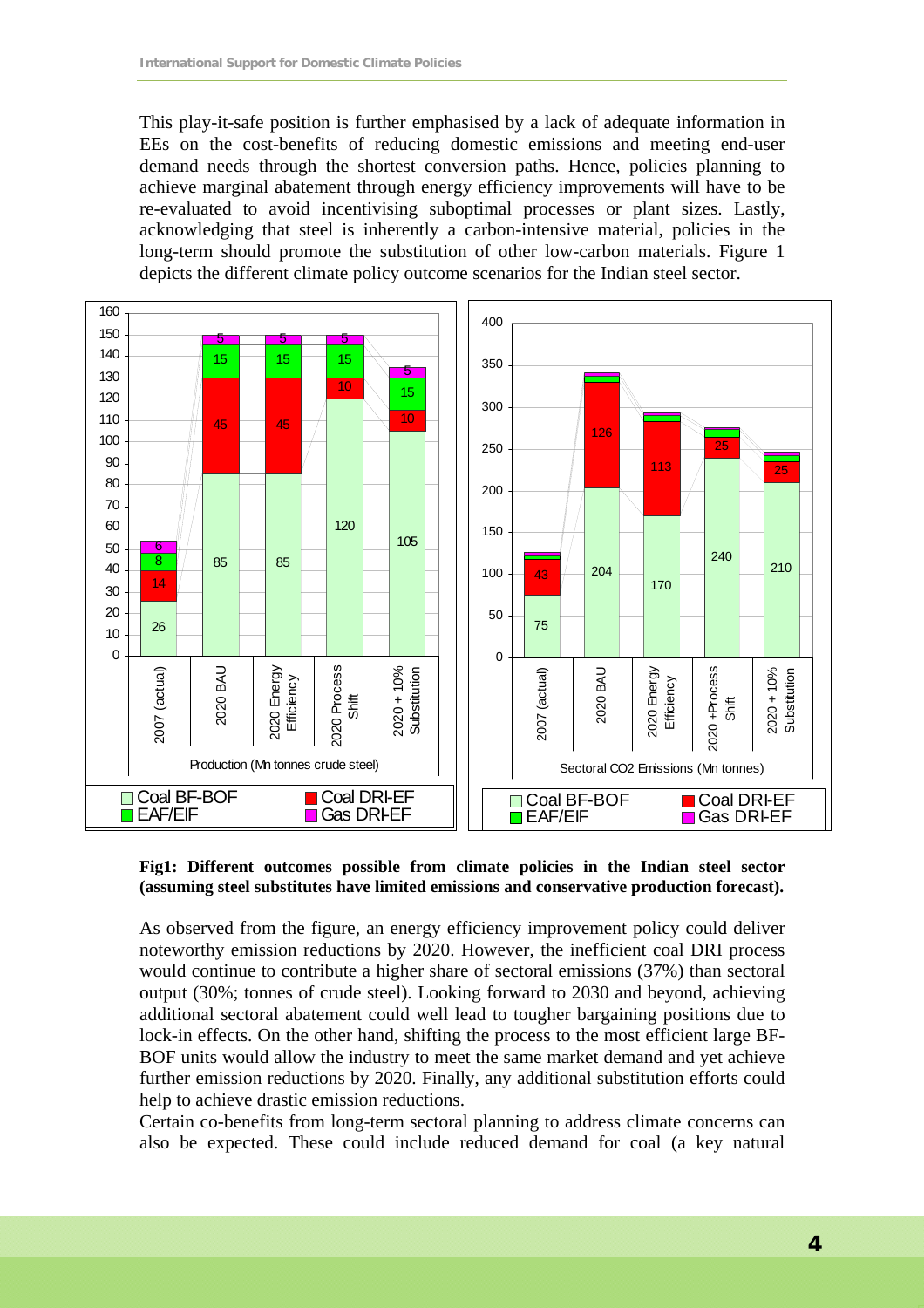resource in India), lower local pollution levels, increased firm competitiveness, and the stimulation of local research and development activities in the steel supply chain.

Based on the policy outcome scenarios discussed above, table 1 shows a qualitative representation of evaluating criteria for various climate policy options. While the overall effectiveness measure takes into account the evolution of a policy over time, governance is also crucial when considering potential institutional capacities and the number of steel making units operating in India.

| $++$ = very good; --- = vvorst; $NA$ = Not applicable |                                                                                                                             |                               |                                                         |                                                                         |                                                                  |
|-------------------------------------------------------|-----------------------------------------------------------------------------------------------------------------------------|-------------------------------|---------------------------------------------------------|-------------------------------------------------------------------------|------------------------------------------------------------------|
|                                                       | <b>Criteria for Policy Evaluation</b>                                                                                       | <b>Existing</b><br><b>CDM</b> | <b>Proposed</b><br>Policy 1<br><b>Harmonised</b><br>tax | <b>Proposed Policy 2</b><br><b>Incremental</b><br><b>Emissions Tax*</b> | <b>Proposed</b><br>Policy 3<br><b>Administere</b><br>d Standards |
|                                                       | 1. Short term - Improving<br>Efficiency and $CO2$ intensity of<br>coal DRI and BF-BOF units<br>over business-as-usual (BAU) | $\pm$                         | $+ +$                                                   | ┿                                                                       | $+ +$                                                            |
| <b>SYSTEM LEVEL<br/>EFFECTIVENESS</b>                 | 2. Medium Term - Encourage<br>shift from coal DRI and small<br>BF to large efficient BF units                               |                               | $^{+}$                                                  |                                                                         | $+ +$                                                            |
|                                                       | 3. Long term – Encourage<br>substitution of steel with low<br>carbon intensive materials                                    |                               | $\pm$                                                   |                                                                         | <b>NA</b>                                                        |
|                                                       | <b>4. Overall Effectiveness</b>                                                                                             |                               | $+ +$                                                   |                                                                         | $+ +$                                                            |
|                                                       | 5. Ease of Implementation                                                                                                   | $+$                           | $+ +$                                                   |                                                                         | $+$                                                              |
| GOVERN-<br>ANCE                                       | 6. Ease of Monitoring and<br>Verification                                                                                   | $+ +$                         | $\pm$                                                   |                                                                         | $\pm$                                                            |

### $\frac{1}{\sqrt{N+1}}$  = Very good;  $\frac{1}{\sqrt{N+1}}$  = Worst; NA = Net applicable

#### **Table 1: Policy evaluating criteria Note:\* The proposed National Action Plan scheme of India has a similar policy design.**

The table above shows that although CDM and Policy 2 (incremental emissions tax) can deliver marginal emission reductions in the short term, they continue to promote inefficient processes and plant sizes. Policy 3 (administered manufacturing standards) would, on the other extreme, be an ideal scheme, and can be incorporated gradually into sectoral expansion plans. Policy 1 (harmonised tax) appears to be a good option with varying benefits at different stages, this policy also supports the free-market characteristics of Indian business. Enhanced abatement could further be achieved by combining Policies 1 and 3, thus creating a real impact by incentivising firms while setting guidelines for minimum performance standards.

Although the above policy analysis is not complete, it still highlights the kind of shortcomings and distortions that different policies could deliver by considering a too short time horizon. Climate change concerns require urgent action; however, it is crucial that these policies evolve in the right direction. Therefore, it is vital to have a fully integrated, long-term and well-planned domestic policy approach which will take into account the aforementioned implications. Furthermore, even though the above policies would essentially be nationally driven, close international cooperation  $\overline{\mathsf{I}}$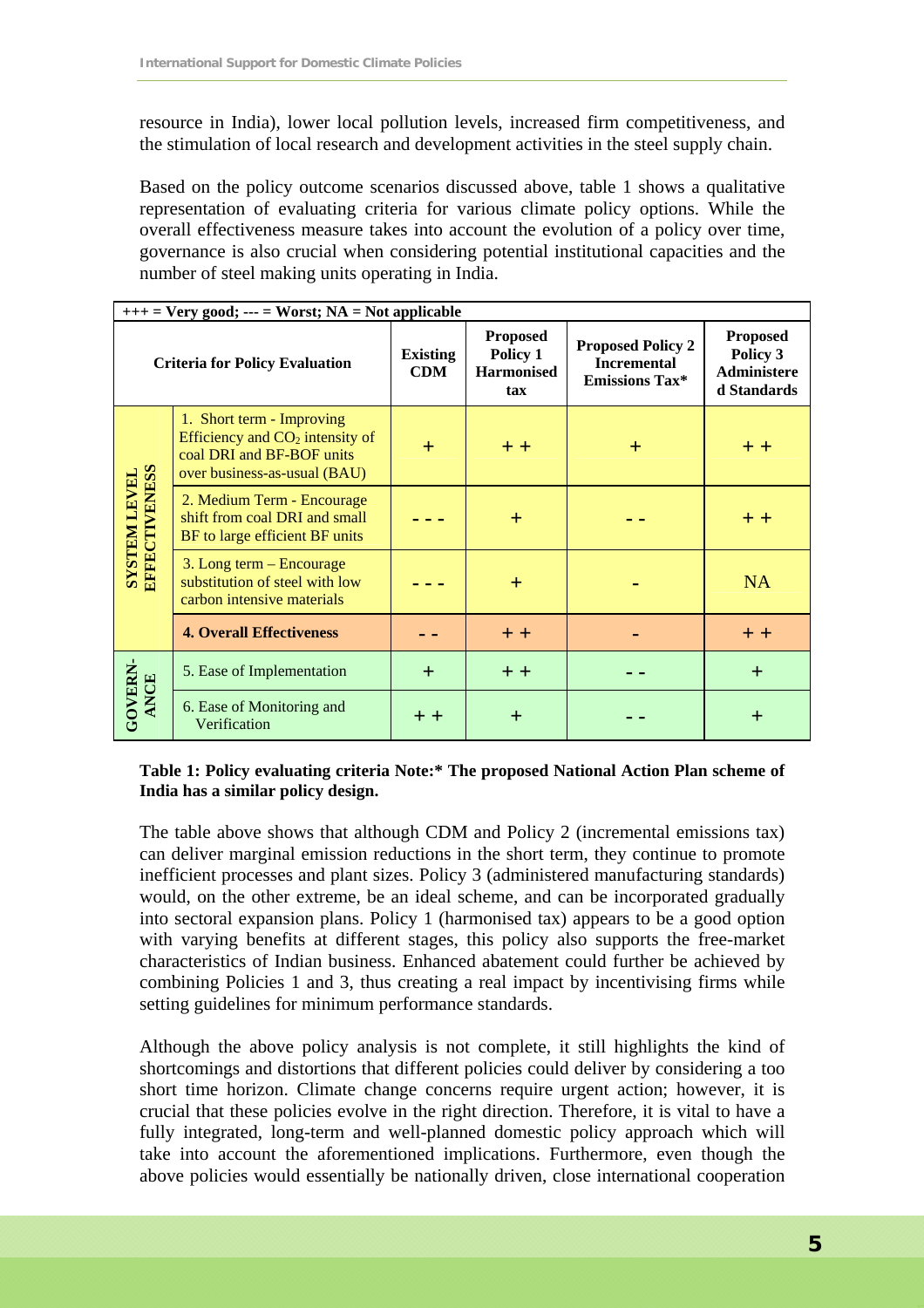from Annex 1 parties would be required to support suitable domestic policy choices and deliver enhanced emission reductions. One such area is technology transfer and cooperation, where domestic policies need to be complemented by increased access to technology for firms. Similarly, capacity building programmes for low-skilled workers belonging to coal DRI units would increase their employability in larger and more efficient steel making units. Nevertheless, further research is required on how international support could balance the needs for implementing ambitious domestic climate policies.

In the next section the industry structure, key indicators, capacity addition plans until 2020, emission scenarios for different approaches of energy efficiency improvement, process shift and reduced demand through substitution are discussed<sup>[2](#page-6-0)</sup>. Various policy options are then briefly described in Section 3 and benefits that they could deliver are defined in Section 4. Section 5 discusses domestic drivers and barriers. Finally, in Section 6 the importance of international support required to promote a domestic sectoral policy is briefly discussed.

### **2 Industry Structure and Emission Scenarios**

### Industry Structure

 $\overline{a}$ 

The iron and steel industry profile of India consists of public and private integrated steel units using the Blast Furnace-Basic Oxygen Furnace (BF-BOF) process; gas based Direct Reduced Iron (DRI) units; coal based DRI units and small electric arc/induction furnace (EAF/EIF) units (Fig 2). Coal is expected to be the dominant primary energy source for the conversion of iron ore, considering problems of availability and rising prices of natural gas (mJunction2008). A distinctive feature of the sector is the presence of a large number of small-scale coal based DRI units with capacities ranging from 0.03 to 0.3 million tonnes per annum (MTPA). DRI is used as a substitute for steel scrap; India has been the largest producer of coal-based DRI globally with an estimated 350 small units currently under operation (mJunction 2008).



**Fig 2: Steel Industry Structure, India – Output 53.9 million (mn) tonnes of crude steel (tcs) for year 2007-08 (MoS 2008).** 

Figure 3 compares the current Indian primary crude steel production energy efficiency and  $CO<sub>2</sub>$  emission intensity with the OECD average, where the BF-BOF route is predominantly used (IEA 2007a). A major reason for the poor performance of BF

<span id="page-6-0"></span> $2$  Although a slow-down in the Indian steel sector is witnessed from October 2008 onwards due to the global financial crisis and related slackening of international steel demand, the paper looks at long term demand and capacity addition scenarios in India, where this policy analysis could be of an important consideration.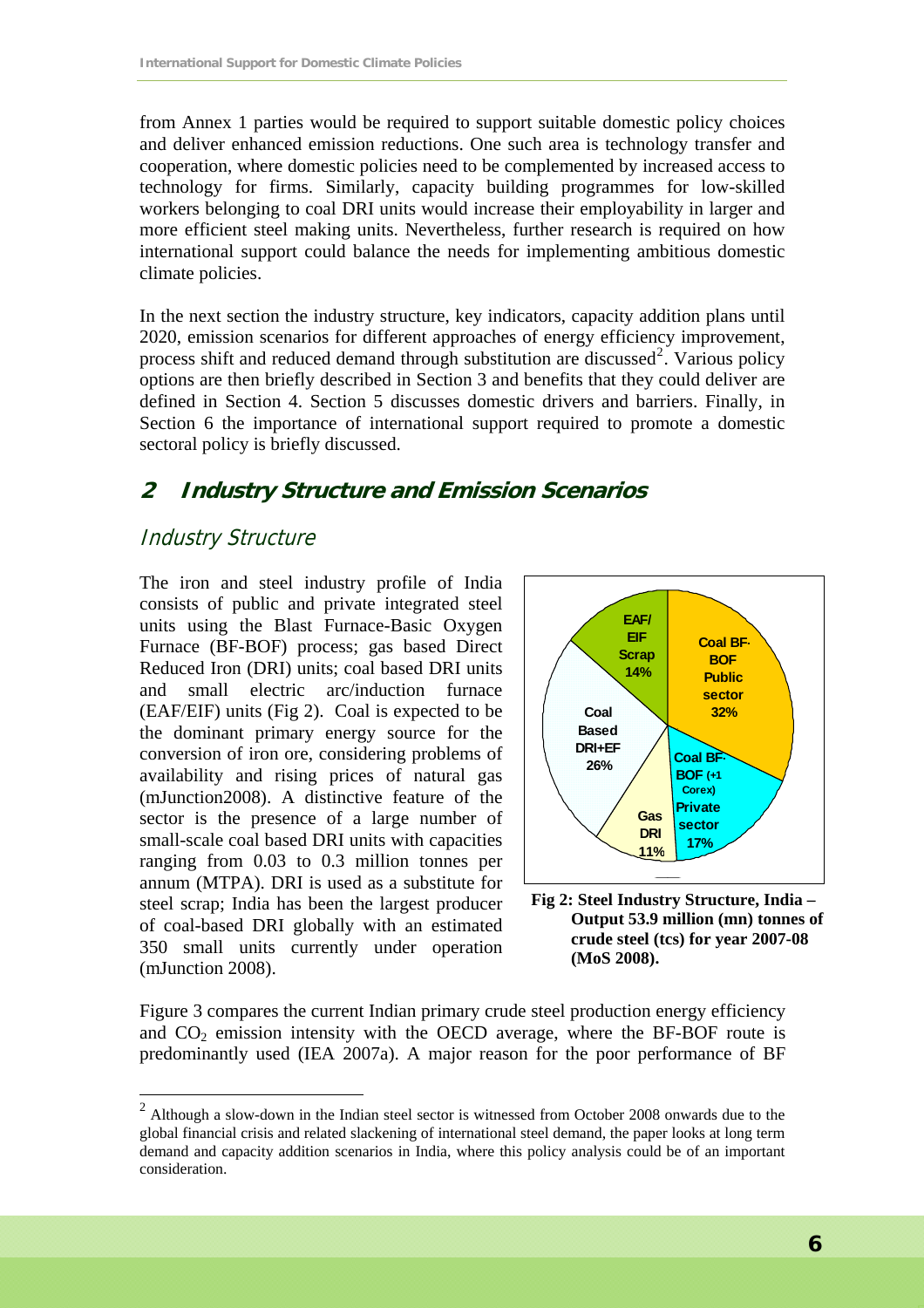units in India is the small plant size, which makes them inherently less productive and techno-economically impractical for retrofitting using the latest energy efficient technologies. A second reason is the use of locally available high ash (>20%) coking coal, due to higher costs of imported coking coal (SAIL 2008). Thirdly, there is a large presence of public sector units, which are still inefficient due to governmental controls, political patronage, bureaucratic delays and consequent lack of competition.

The alternative route of small-scale coal DRI processes, though inefficient, has several advantages including significantly lower capital cost requirements; the ability to directly use the cheaper high ash non-coking coal (35 to 40% ash content) and low quality iron ore (including fines); the ability to manage operations with cheaper unskilled labour and catering to the low-end housing markets (Saluja, 2008). As a result, a number of small entrepreneurs are setting up DRI units and this sub-sector is growing rapidly at over 15% per annum (MoS 2008).



**Fig 3: Performance comparison of major steel making processes of India with OECD, average figures (Source IEA 2007b, Planning Commission 2006, Saluja 2008 and own estimation) Note: 1) Steel units importing grid power would have further losses of primary energy during Transmission losses and Generation of power. 2) WHR= Waste Heat Recovery, EF = Electric Arc/ Induction Furnace units, tcs = tonne of crude steel.**

### Institutional Framework

Legislation, directives and government policies play a key role in guiding energy efficiency in industries. In India, two relevant pieces of legislation for the sector are the Environment Protection Act of 1986 (with several amendments) and the Energy Conservation Act of 2001. The latter has enabled the establishment of the Bureau of Energy Efficiency (BEE) in collaboration with the German Technical Cooperation (GTZ). Over the last three years, BEE has developed good capacity through knowledge sharing and certification of energy managers and energy auditors (GTZ 2008). Further, the Central and State Pollution Control Board's (PCB) norms and its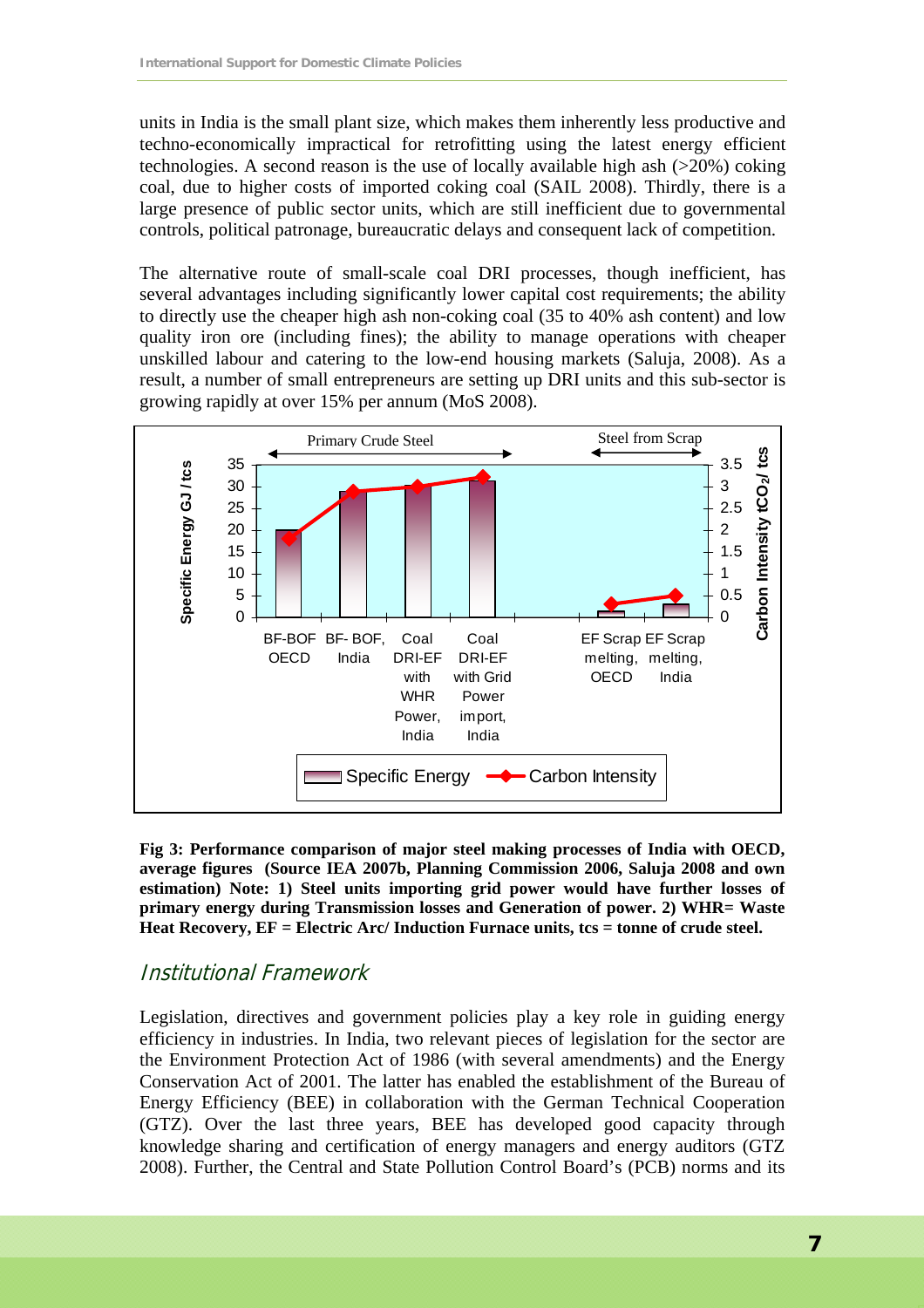Corporate Responsibility for Environment Protection (CREP) guidelines help control industrial pollution. However, all the above laws and guidelines still do not discuss enforceable minimum energy efficiency or  $CO<sub>2</sub>$  performance standards for the industrial sector (CPCB 2008).

A dedicated ministry under the national government oversees the iron and steel sector. The Ministry's latest National Steel Policy (2005) and the Planning Commission's  $11<sup>th</sup>$  Plan (2007-12) report on steel do not mention targets for energy efficiency or CO2 emission levels (Planning Commission, 2006).

In June 2008, India released its National Action Plan for Climate Change (NAPCC 2008). As per the document, a National Mission of Energy Efficiency is envisaged, which would formulate energy efficiency initiatives for large industries. The plan considers an initiative of mandated energy consumption reductions and subsequent trading of certificates from any excess energy savings achieved by firms. However, the plan is still under discussion and has no mention of specifying norms or guidelines for granting approvals to new builds in energy intensive sectors.

Thus, on the institutional front, apart from the recently conceived NAPCC all existing policies are essentially advisory or consultative in nature; therefore, definite norms, targets, or external incentives for energy efficiency as yet do not exist. As a result, firm managers are largely oblivious to the extent of carbon emission externalities of their operations.

Rising inflation as witnessed recently in the national economy has led to the government holding the steel industry partially responsible for profiteering from scarcity effects and urging producers to restrain pricing (The Hindu, 2008). In response, large steel firms have complied due to fear of increased regulation, however, this has affected their capacity expansion and modernisation plans due to reduced profits (mJunction 2008). This is a conflicting concern at both government and industry levels and could hamper sectoral climate policies, which might impose additional costs on companies.

### Investment Drivers at Corporate and Government Levels

Energy efficiency, technology and process upgrading projects in the steel sector are capital intensive with long gestation periods (NSP 2005). Efforts undertaken by firms so far have essentially been voluntary with the primary aim (or motivation) to reduce operational costs and enhance energy security. In a few cases, firms have applied for Clean Development Mechanism (CDM) funds for selective GHG abatement projects. However, when viewed on a macro level, CDM revenue or climate concerns are not among the primary investment drivers in the sector. As shown in Table 2, high local demand and a favourable global situation (demand from China) are both expected to continue in the short to medium term, therefore both Indian and foreign steel firms have lined up substantial investments for capacity addition and to secure raw material supplies at competitive prices (mJunction 2008). This indicates that firms constantly expect higher returns for investments, which energy efficiency and modernisation measures may not deliver.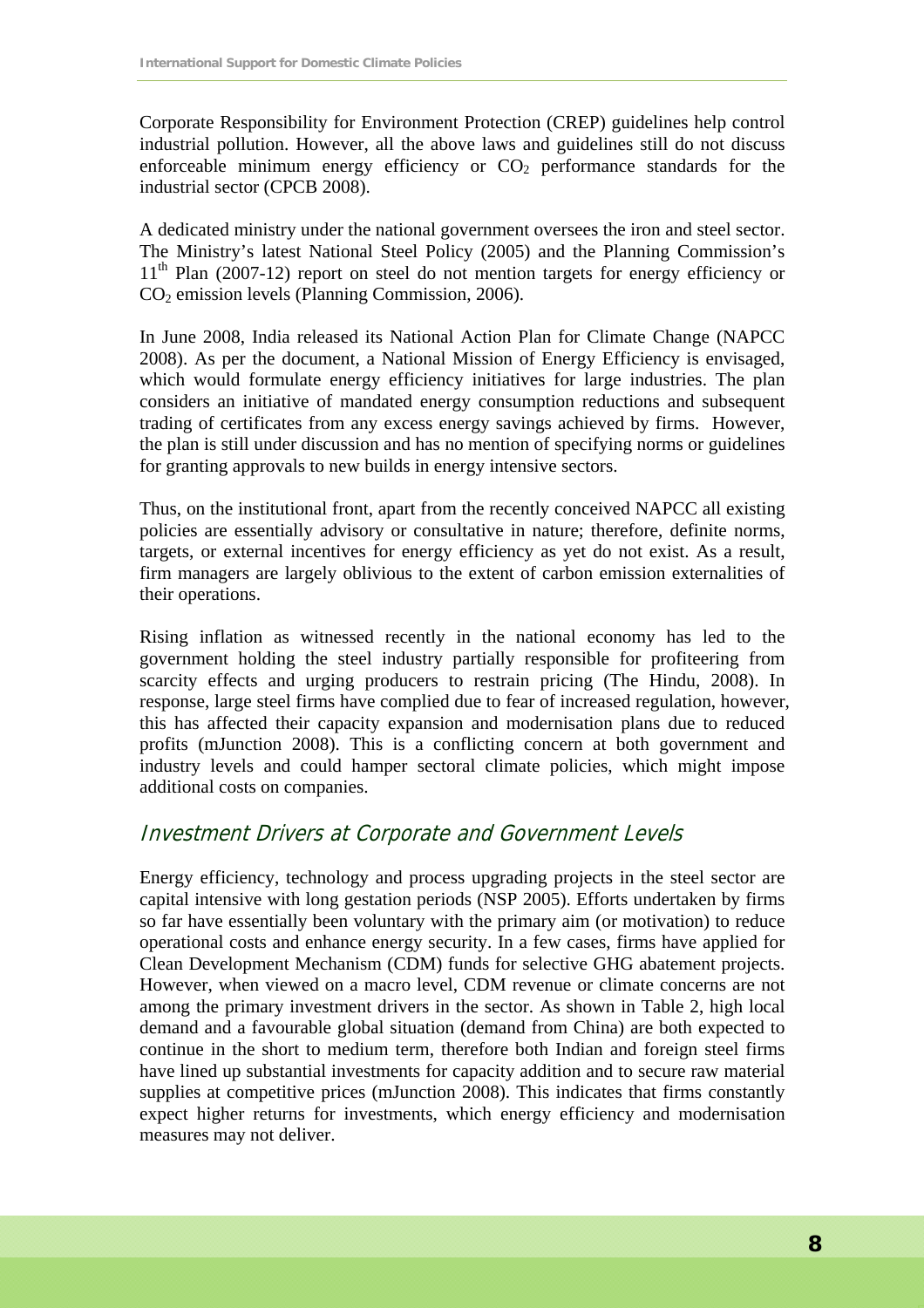At the government level, due to high inflation fears, approvals for new build plants are being granted easily to many large and small private investors without definite planning of future energy efficiency and GHG emission patterns. For its own public sector units, the government has prepared investment plans in order to gradually modernise their projects with the latest energy efficient technologies (MoS 2008; Planning Commission 2006).

### Capacity Addition Plans

Iron and steel is a major input to infrastructure and development projects. Currently, per capita consumption of steel in India is a tenth of the industrialised country average of 400kg (MoS 2007). Due to rising domestic demand from the infrastructure, housing and manufacturing segments over the last five years, growth of steel consumption has stretched to a record high of 9% per annum, resulting in the country becoming a net importer from 2006 (MoS 2008).

The Indian steel sector has a competitive advantage in its access to abundant iron ore, non-coking coal (used in coal DRI) and low labour costs (Planning Commission 2006). With demand expected to grow at over 7% per annum till 2020, coupled with an opportunity for exports, both public sector and private large and small players have planned huge capacity additions, as shown in Table 2. Even though the actual realisations may be lower, the figures suggest the pattern of preferences for different process routes of primary crude steel production.

| Producer(s) and type                                   | <b>Process for Primary</b><br><b>Crude Steel</b><br>production | <b>Current</b><br>Capacity<br>2007 | <b>Total (Brownfield</b><br>+ Greenfield)<br><b>Capacity</b> |       |
|--------------------------------------------------------|----------------------------------------------------------------|------------------------------------|--------------------------------------------------------------|-------|
|                                                        |                                                                |                                    | 2012                                                         | 2020  |
| SAIL (Public Sector, Large)                            | <b>BF-BOF</b>                                                  | 12.84                              | 24.84                                                        | 60    |
| RINL (Public Sector, Large)                            | <b>BF-BOF</b>                                                  | 2.9                                | 6.80                                                         | 10    |
| Tata Steel (Private, Large)                            | <b>BF-BOF</b>                                                  | 5.0                                | 13.00                                                        | 33.5  |
| Essar Steel, (Private, Large)                          | Gas DRI and BF-BOF                                             | 4.6                                | 14.50                                                        | 20.5  |
| JSW (Private, Large)                                   | <b>BF-BOF</b>                                                  | 4.1                                | 11.00                                                        | 31    |
| JSPL (Private, Large)                                  | Coal DRI and BF-<br><b>BOF</b>                                 | 2.4                                | 10.45                                                        | 26.5  |
| Ispat Industries (Private, Large)                      | Gas DRI + BF                                                   | 3.0                                | 5.0                                                          | 17    |
| Posco (Private, Large)                                 | <b>BF-BOF</b>                                                  |                                    |                                                              | 12    |
| Arcelor Mittal (Private, Large)                        | <b>BF-BOF</b>                                                  |                                    |                                                              | 24    |
| <b>Bhushan Power and Steel</b><br>(Private Medium)     | Mini BF and coal DRI                                           | 1.8                                | 10.0                                                         | 16    |
| Others and Secondary (medium<br>and small scale units) | Includes mostly coal<br>DRI                                    | 22                                 | 28.47                                                        | 42    |
| Total                                                  |                                                                | 58.64                              | 124.06                                                       | 292.5 |

**Table 2: Capacity Addition Plans - in Mn tonnes of crude steel (Source: MoS 2008).**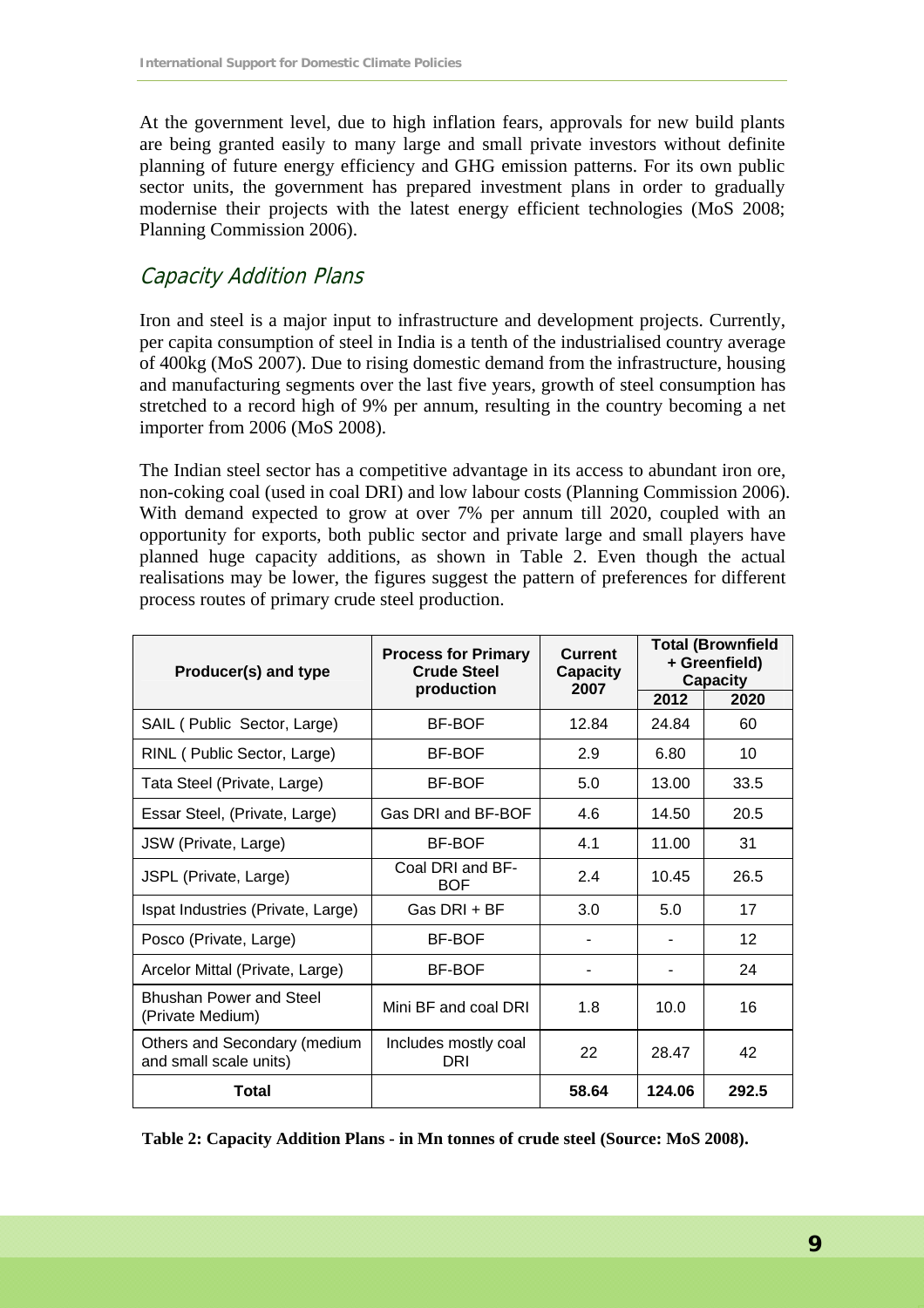# Emission Scenarios

Recognising the complex structure, dynamics and trends of the Indian steel industry as described above, different outcome scenarios are analysed to show the influence of policy options on production output and  $CO<sub>2</sub>$  emission trends. Since the realisation of capacity addition plans depends on emerging global and local market circumstances, a conservative estimate of nearly 50% of forecasted 2020 output is assumed. This would imply around 10% growth in both BF-BOF and coal DRI routes. Table 3 shows the proportion of output contributed by different processes in the business-asusual (BAU) scenario.

| Break-up-           | <b>Total Output - Mn Tonnes of Crude Steel(tcs)</b> | <b>Assumption</b> |                       |
|---------------------|-----------------------------------------------------|-------------------|-----------------------|
| <b>Process wise</b> | <b>2007 (actual)</b>                                | 2020              |                       |
| <b>Gas DRI</b>      |                                                     | 5                 | No growth             |
|                     |                                                     |                   | around 10% growth per |
| <b>Coal DRI</b>     | 14                                                  | 45                | annum                 |
|                     |                                                     |                   | around 10% growth per |
| Coal BF-BOF         | 26                                                  | 85                | annum                 |
| EAF/EIF             |                                                     | 15                | Modest growth         |
| <b>Total</b>        | 54                                                  | 150               |                       |

**Table 3: Production forecast in the BAU scenario.** 

At present, the only operating climate and energy policy in the sector is the CDM of the Kyoto Protocol. Although the mechanism offers certain project-based incentives, it does not help drive overall modernisation nor does it provide guidelines to the sector expansion as a whole. Three major indicators are analysed for the influence of a policy option over business-as-usual: the 'energy efficiency improvement' scenario, the 'process shift' scenario and the possibility of reduced demand through substitution.

*Emission scenario calculations*: For capacity addition in the BF-BOF route, both public and private sector units are assumed to achieve a reasonable amount of reductions in emission intensity levels in the BAU. In the 'energy efficiency improvement scenario', emission intensity levels are assumed to reach closer to the current OECD levels (Table 4). A similar approach is followed for the coal DRI route, however, the reduction in 2020 is assumed to be modest, given its metallurgical limitations and potential for reductions yet to be proven (IEA 2007b). No change is assumed in emission intensity levels for the gas DRI and EAF/EIF processes. Details of calculations are provided in Appendix – I.

| <b>Process</b> | <b>Current and projected average emission intensity</b><br>tCO <sub>2</sub> / tonne of crude steel (tcs) |                                    |                 |                                    |  |  |
|----------------|----------------------------------------------------------------------------------------------------------|------------------------------------|-----------------|------------------------------------|--|--|
|                | 2007 India*                                                                                              | <b>2007 OECD</b><br>Best practise* | <b>2020 BAU</b> | 2020<br><b>Energy Efficiency**</b> |  |  |
| BF-BOF         | 2.9                                                                                                      | 1.7                                | 2.4             | 2.0                                |  |  |
| Coal DRI       | 3.1                                                                                                      | ΝA                                 | 2.8             | 2.5                                |  |  |

**Table 4: Assumptions for Emission intensity levels for major processes in 2020. (Note: \* Source: IEA 2007b); \*\*Identical values considered for 'process shift' and 'substitution' scenarios.**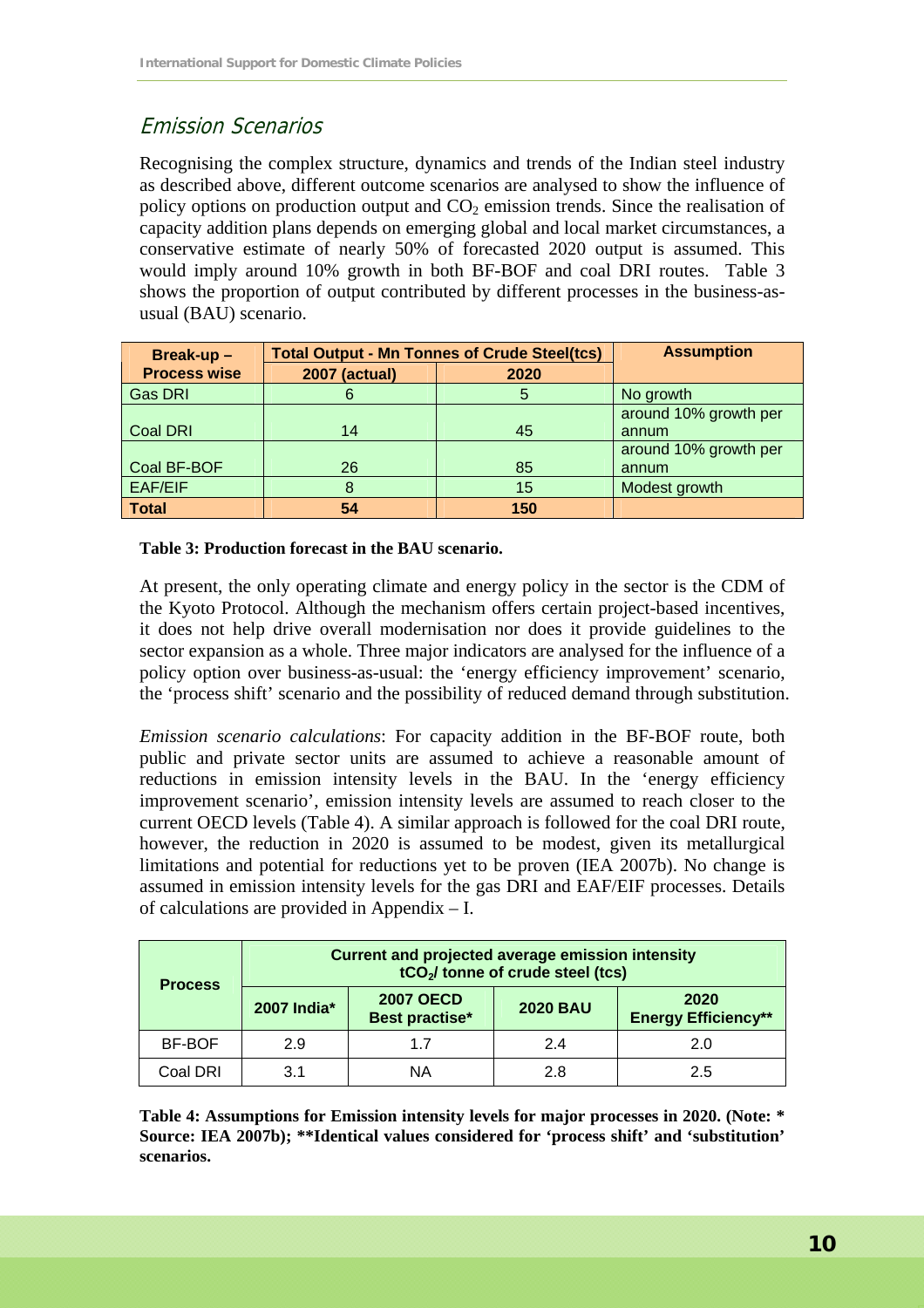Energy efficiency improvements for the BF-BOF process can be undertaken by investing in clean technologies like CDQ and TRT, by maximising pulverised coal injection and by process waste energy recovery. For the coal DRI process, approaches include waste energy recovery, raw-material beneficiation (like pelletisation of ore) and using a higher grade of non-coking coal. In the 'process shift' scenario, production would primarily move from small coal DRI and BF units to the large (> 4 MTPA) efficient BF units and other upcoming proven iron making processes. Finally, substitution efforts with sustainable and low-carbon materials would reduce, albeit in a small way, the high demand for steel products.



#### **Fig 4: Different outcomes possible from climate policies in the Indian steel sector (assuming no emissions from substitution and conservative production forecast).**

Figure 4 shows that a policy focused on energy efficiency improvements alone could deliver substantial abatement, but the inefficient coal DRI process would continue to contribute a disproportionately high share of sectoral emissions compared to output (tonnes of crude steel). Looking forward to 2030 and beyond, achieving additional sectoral abatement could well lead to tougher bargaining positions due to increased dependency on the coal DRI process. On the other hand, further process shift to large BF-BOF would allow meeting the same market demand and yet achieve further abatement by 2020. Finally, acknowledging that steel is a carbon intensive product, suitable substitution efforts could help deliver substantial emission reductions.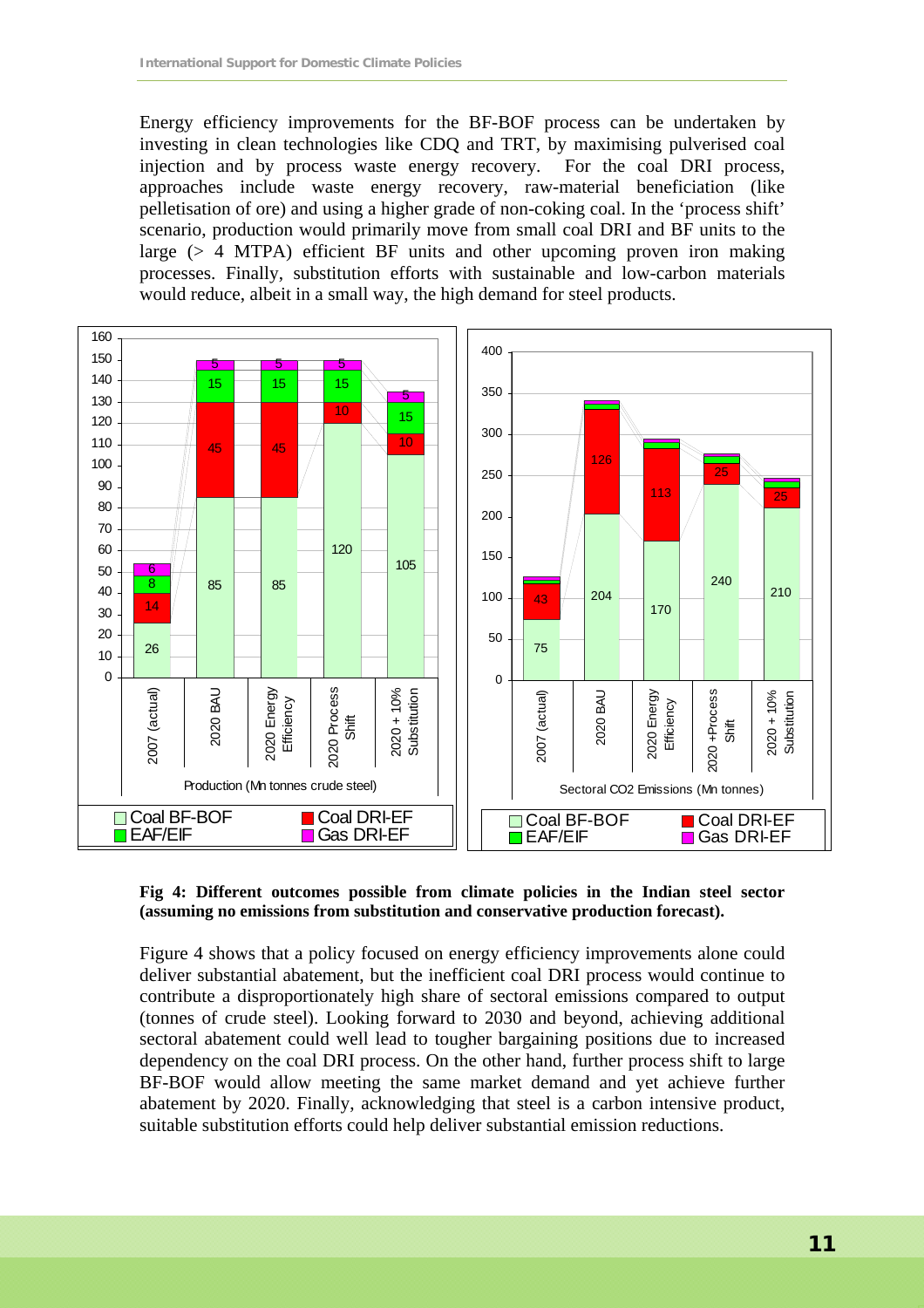# **3 Description of policy**

An important feature of the Indian business system is that private, and an increasing number of public firms, are largely dynamic and entrepreneurial in nature. If policies are enforced with clear guidelines, then firms tend to innovate and maximise individual benefits; for example CDM success of India (CII 2008). This paper discusses how policies could help address sectoral GHG emissions by leveraging this behaviour in the Indian context.

### 3.1 Policy Objectives

Given current state of affairs of Indian steel sector, as discussed in the sections above, the broader policy objective should be to incorporate  $CO<sub>2</sub>$  externality effects in decision making, especially in primary crude steel production processes. This broader objective should then translate into improving sectoral energy efficiency performance by revamping the existing stock of steel making units. Furthermore, as emerging economies ramp-up capacity to meet their growing consumer demand, it is essential that conversion paths with minimum resource requirements in new builds are chosen to avoid lock-in effects.

To achieve these objectives would require a fundamental attitude shift both in the government, which can supply a robust national policy framework; and firms, which can make the difference at the unit level. In particular, policy should help India fulfil its domestic climate mitigation responsibility, thus shifting away from its current stance of shunning commitments while seeking Annex-I assistance. Appropriately designed policy instruments can help achieve this multi-dimensional objective and initiate the desired behavioural shift.

Policy instruments need to demonstrate credibility and stability to be seriously considered by investors at large. Enforcement of policy should create monitoring, reporting and verification systems, which would allow analysis of sectoral emissions, evaluation of policy performance and help develop future policies. Finally, policies could deliver co-benefits such as improved environmental performance, increased capacity (manpower and technology/equipment providers) and encourage firms to transform themselves into a '*knowledge-based*' manufacturing sector, by boosting innovation.

### 3.2 Policy Mechanisms

The following section discusses likely economic policy options appropriate to Indian circumstances and briefly explains how they influence decision making.

**Clean Development Mechanism** – Currently CDM is the only major climate policy operating in the sector. The CDM is a bottom-up approach, which provides incentives for project based abatement activities through the sale of emission reduction credits to Annex-I parties, who in turn use them for meeting their Kyoto compliance targets. The firm voluntarily initiates energy efficiency projects in its facility and seeks CDM financing to minimise project risks. Details of the scheme's operating procedures, current status and opportunities have been discussed in Michaelowa (2008). A number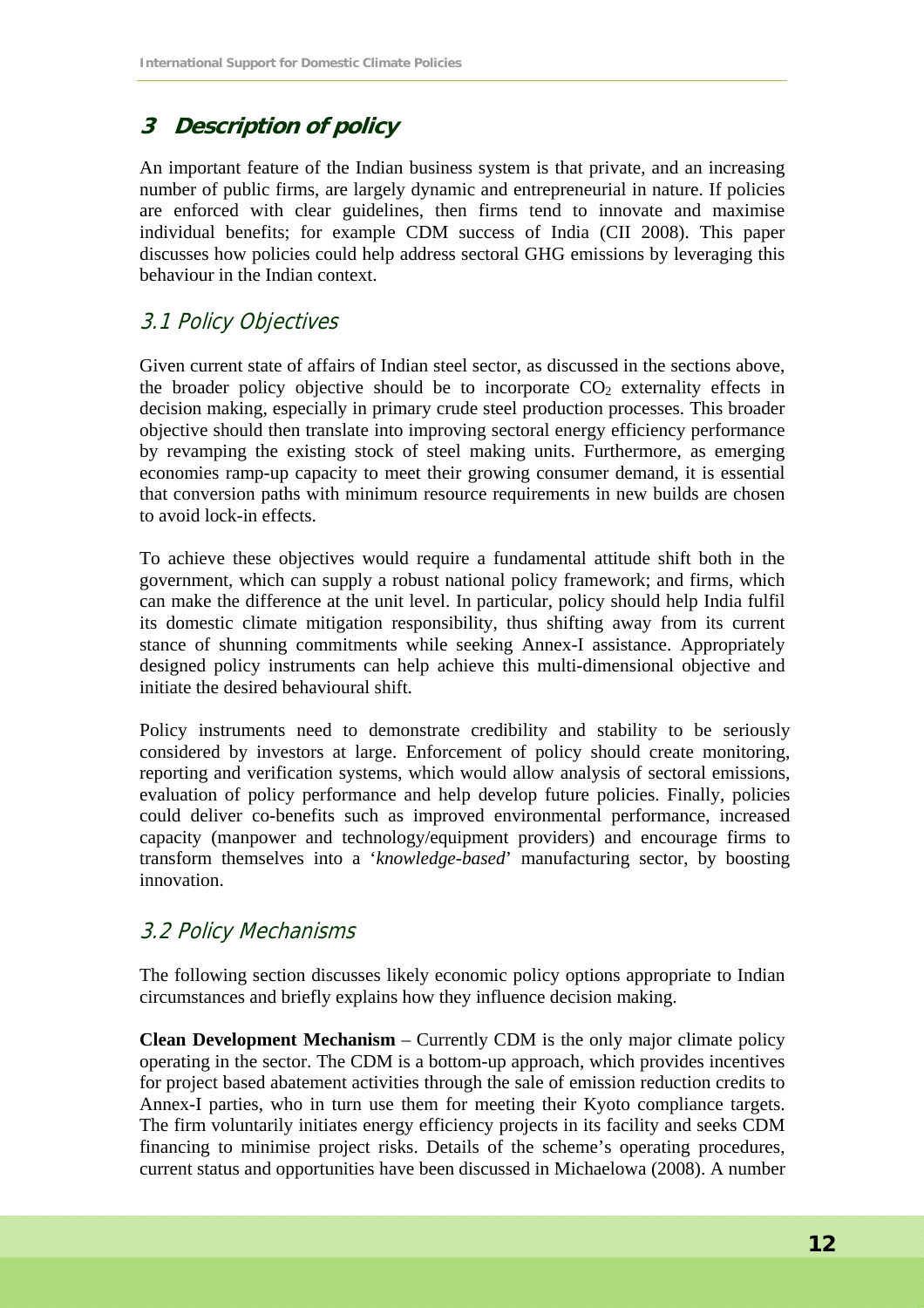of Indian steel industry projects have qualified to obtain emission credits, especially projects relating to waste energy recovery in coal DRI and BF-BOF units (Bhattacharya et al 2007; UNCTAD 2006).

On the other hand, due to the inherent complexities involved in satisfying additionality criteria, determining baseline, extensive monitoring and verification requirements and the high transaction costs involved, most industrial firms are not motivated enough to apply for this scheme especially when they are considering modernisation or thermal energy efficiency projects (Hayashi et al 2007; Parthan et al 2007). Thus, while CDM promotes easy-to-monitor project-based activities, it does not provide incentives for abatement through complex modernisation activities, choice of plant size or the process-type adopted.

#### **Proposed Policy 1: Harmonised Carbon Tax**

Under this scheme, the government levies a charge to the firm for every unit of carbon emission (tonne of  $CO<sub>2</sub>$ ). In response to the tax imposed, firms then seek opportunities to minimise their overall current and future tax liabilities by investing in cleaner technologies or extensive modernisation plans. For new build units, firms would also evaluate their carbon tax liability as part of the decision-making process, while deciding on process type, plant size or technology choice.

On a more practical level, the influence of such a policy was analysed for a few technologies; Pulverised Coal Injection (PCI), Coke Dry Quenching (CDQ) and Top Pressure recovery Turbines (TRT). Without a carbon tax liability, the rate of return of the technology (internal rate of return (IRR)) is less than the discount (or benchmark) rate; therefore the firm desists from investing in the project. This is representative of the existing scenario, where investments in such technologies in India are highly capital intensive and generally uneconomical. Table 5, shows the shift of economic attractiveness of technologies when a carbon tax of  $$5/$  tCO<sub>2</sub> is imposed.

| <b>Influence of Carbon tax</b>                            | <b>TRT</b>                | <b>CDQ Plant</b>                                  | <b>PCI</b>                         |
|-----------------------------------------------------------|---------------------------|---------------------------------------------------|------------------------------------|
| Technology specification                                  | 7MW<br>for a 2300 $m3$ BF | 24MW for a 300<br>tonne per hour<br>coke capacity | 140 kg coal per<br>tonne hot metal |
| Approximate Investment (mn \$)                            | 8.60                      | 50.0                                              | 18.7                               |
| Internal Rate of Return(IRR)<br><b>Without Carbon Tax</b> | 11.73%                    | 8.60%                                             | 12.49%                             |
| <b>IRR With Carbon Tax of</b><br>$$5/$ tCO <sub>2</sub>   | 15.38%                    | 10.23%                                            | 17.07%                             |

#### **Table 5: Illustration of carbon tax influence on a few low-carbon technologies (Estimates based on data from CDM projects and MoS Budget Outcome 2006).**

The higher the tax imposed, the more attractive it will be for the firm to invest in such technologies. Thus, a harmonised carbon tax can act as a good policy incentive for the firms to invest in improving their energy performance.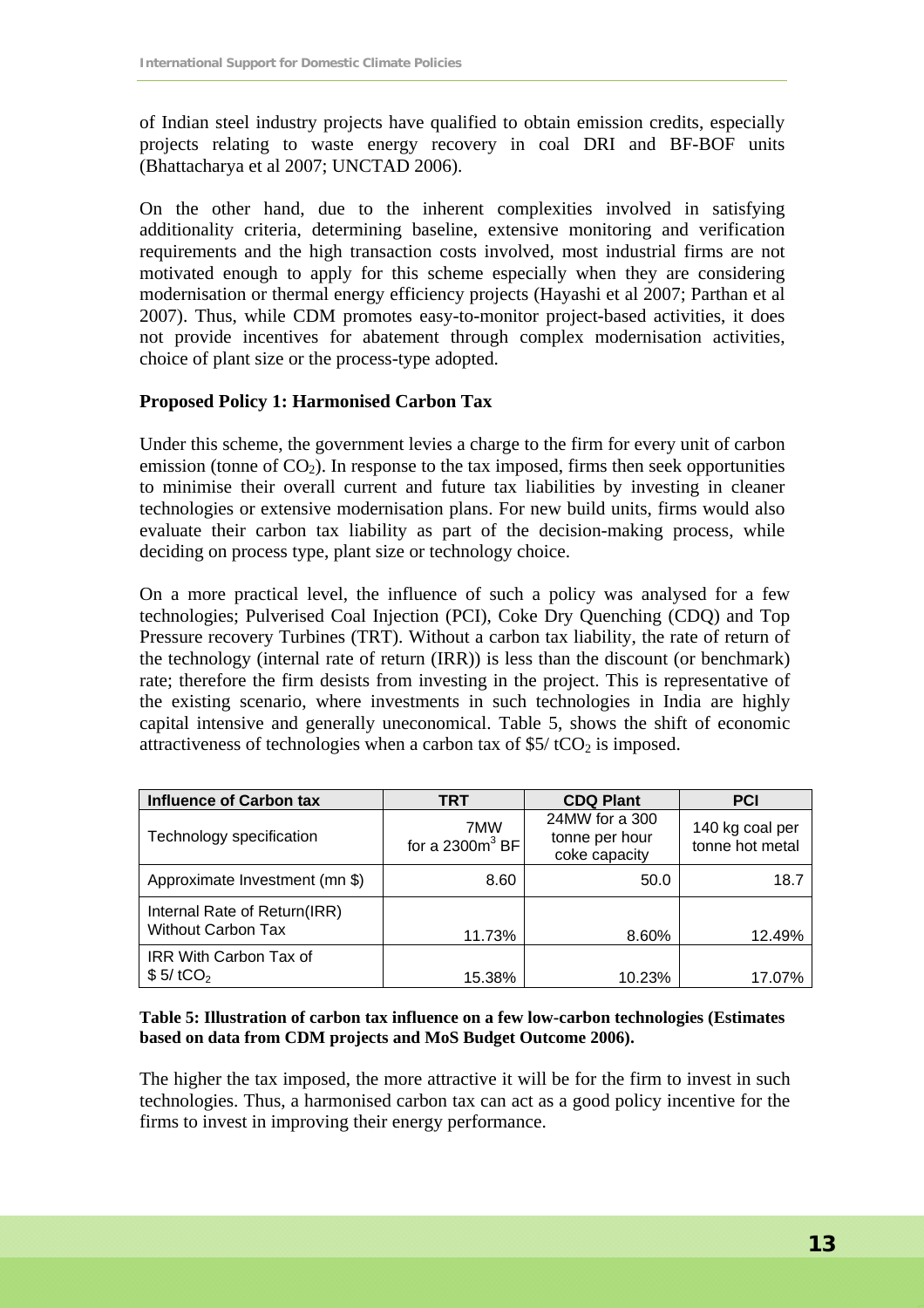If the firms decide to absorb the entire carbon tax liability, then the profitability of the firms is affected. To evaluate these impacts, balance sheet analysis of various firms was undertaken. It was found that a tax of  $$5/$  tCO<sub>2</sub> would range from 1.5% to 2.4% as percentage turnover and 2.3% to 2.9% as percentage expenditure for BF-BOF and coal DRI firms respectively. The impact on net profit is found to be severe in the case of small DRI firms where profit margins are notably low (Table 6).

| <b>Carbon Impact on Balance</b><br><b>Sheet</b>             |                                       | <b>BF-BOF</b><br>Firm 1 | <b>BF-BOF</b><br>Firm 2 | <b>BF-BOF</b><br>Firm 3 | Large<br><b>DRI-EF</b><br>Firm 1 | <b>Small</b><br><b>DRI-EF</b><br>Firm 2 | <b>Small</b><br>DRI-EF<br>Firm 3 |
|-------------------------------------------------------------|---------------------------------------|-------------------------|-------------------------|-------------------------|----------------------------------|-----------------------------------------|----------------------------------|
| Sales price                                                 | $\frac{1}{2}$ / t steel               | 837.0                   | 668.0                   | 725.3                   | 670.0                            | 631.4                                   | 625.4                            |
| Total<br>Expenditure                                        | $\frac{1}{2}$ / t steel               | 515.7                   | 500.2                   | 561.4                   | 449.4                            | 562.5                                   | 550.0                            |
| Net profit (after<br>interests.<br>depreciation and<br>tax) | $\frac{1}{2}$ / t steel               | 178.6                   | 98.3                    | 87.2                    | 158.1                            | 41.0                                    | 35.3                             |
| Carbon Tax                                                  | $\frac{1}{2}$ / t CO <sub>2</sub>     | 5.0                     | 5.0                     | 5.0                     | 5.0                              | 5.0                                     | 5.0                              |
| Existing $CO2$<br>Intensity of steel                        | tCO <sub>2</sub> /t<br>crude<br>steel | 2.6                     | 3.0                     | 2.6                     | 2.6                              | 3.0                                     | 3.0                              |
| Carbon Tax                                                  | $\frac{s}{t}$ steel                   | 13.2                    | 14.8                    | 13.1                    | 13.2                             | 15.2                                    | 15.1                             |
| Carbon tax cost<br>as % turnover                            | $\frac{0}{0}$                         | 1.57%                   | 2.21%                   | 1.80%                   | 1.96%                            | 2.40%                                   | 2.41%                            |
| Carbon tax %<br>total<br>expenditure                        | $\frac{0}{0}$                         | 2.5%                    | 2.9%                    | 2.3%                    | 2.9%                             | $2.7\%$                                 | $2.7\%$                          |
| % drop in net<br>profit if charge<br>absorbed<br>completely | $\frac{0}{0}$                         | 7.36%                   | 15.01%                  | 14.97%                  | 8.32%                            | 36.9%                                   | 42.6%                            |

#### **Table 6: Implication of tax on balance sheet (publicly available company data for year 2007-08).**

However, if the firms consider a carbon tax to be a negligible component of their product pricing and decide to pass on the entire cost of tax to customers, then it implies that the tax has been internalised (Bluffstone et al, 1999). This does not create the necessary incentive to invest in clean technologies or processes. In such a scenario, tax becomes a revenue raising mechanism for the government, which is not the desired intention of levying the tax. Therefore, determining the optimum level of harmonised carbon taxes is critical so as to create the necessary shift to low-carbon technologies.

Due to the larger burden effect from paying for emissions, firms may lobby and resist the scheme. Hence, different tax recycling options could be contemplated, provided that they avoid offering incentives to inefficient processes or plants. This scheme would also require monitoring plant level  $CO<sub>2</sub>$  inventories, which can be done on an aggregate level through collection of coal and electricity consumption data.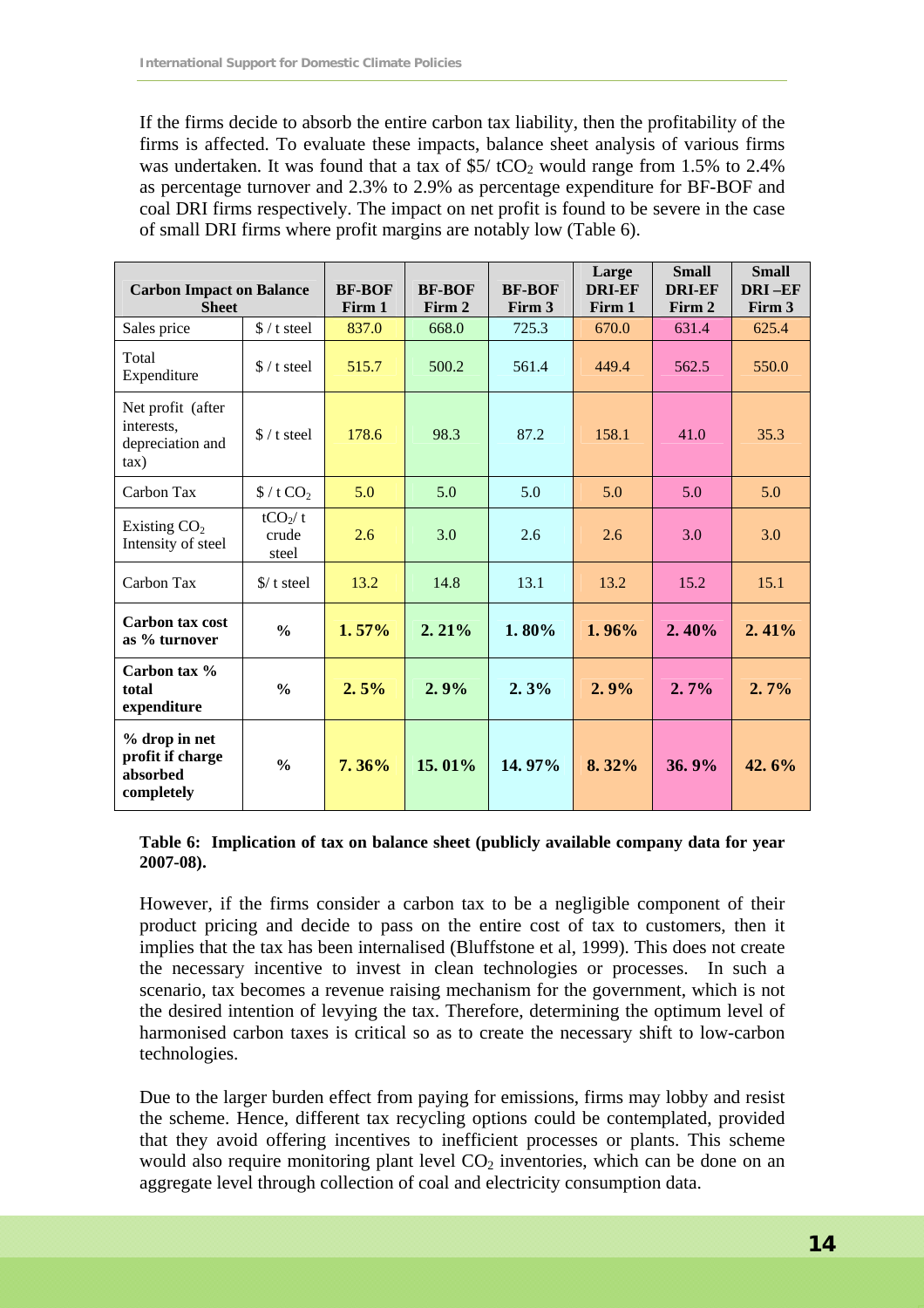#### **Proposed Policy 2: Incremental Emissions Carbon tax**

A major drawback of harmonised taxes is that when tax levels are low, marginal costs are low and the firms can simply internalise or pass-on the added costs. Secondly, firms may object to the imposition of blanket taxes for all emissions. Therefore, another policy option is the incremental emissions tax (or the standards and charges approach) under this approach tax is levied on emissions over and above a specific emissions limit (Figure 5). Specific benchmarks for emissions can be determined based on ambitious targets agreed by stakeholders. Firms will eventually try to align their operations with the emission standard and may revamp or close down old plants. This policy mechanism also creates new physical benchmark guideline for technology providers, new entrants and steel plant designers.

This scheme has two advantages: First, the firm's burden (or cash outflow) will be significantly lower as it will not be required to pay for emissions below the specified level. Second, the tax can be fixed substantially higher than the harmonised tax level, so that the marginal cost of abatement is significantly lower (i.e. cost saving is higher) and creates a stronger incentive to industry to invest in capital-intensive clean technologies.



**Fig 5: Concept of Incremental Tax.** 

However, such a scheme has some drawbacks. Defining benchmarks is quite complex given different process types, plant vintage and size, type of raw materials and scrap used and choice of system boundaries (Tanaka et al 2006, Eichhammer et al 2002). There may also be a risk of two or more benchmarks emerging from the political process, thus undermining a shift towards the most efficient production process.

The proposed National Action Plan scheme of India for mandated energy efficiency levels and subsequent trading of certificates also has a similar climate policy design.

#### **Proposed Policy 3: Administered Standards**

Regardless of imposing any of the above market based policies, highly inefficient processes like coal based DRI and old and/or small BF units may still continue to operate, given the huge market demand in India for iron and steel products. Providing market based incentives for such units to improve energy efficiency may only help to achieve minor abatement results and may not be enough to guide the sector to an overall lower carbon production path in the medium to long term. Hence, it may be necessary to incorporate and enforce certain standards for plant sizes and limits on capacity addition in inefficient processes. Norms can be stipulated and revised over time, making firms aware of the minimum plant performance levels required for sectoral expansion. The Asia Pacific Partnership Steel Task Force (APP 2008) and the International Iron and Steel Institute (IISI 2008) discuss such an approach, where inefficient plants are identified through benchmarking and eventually phased out.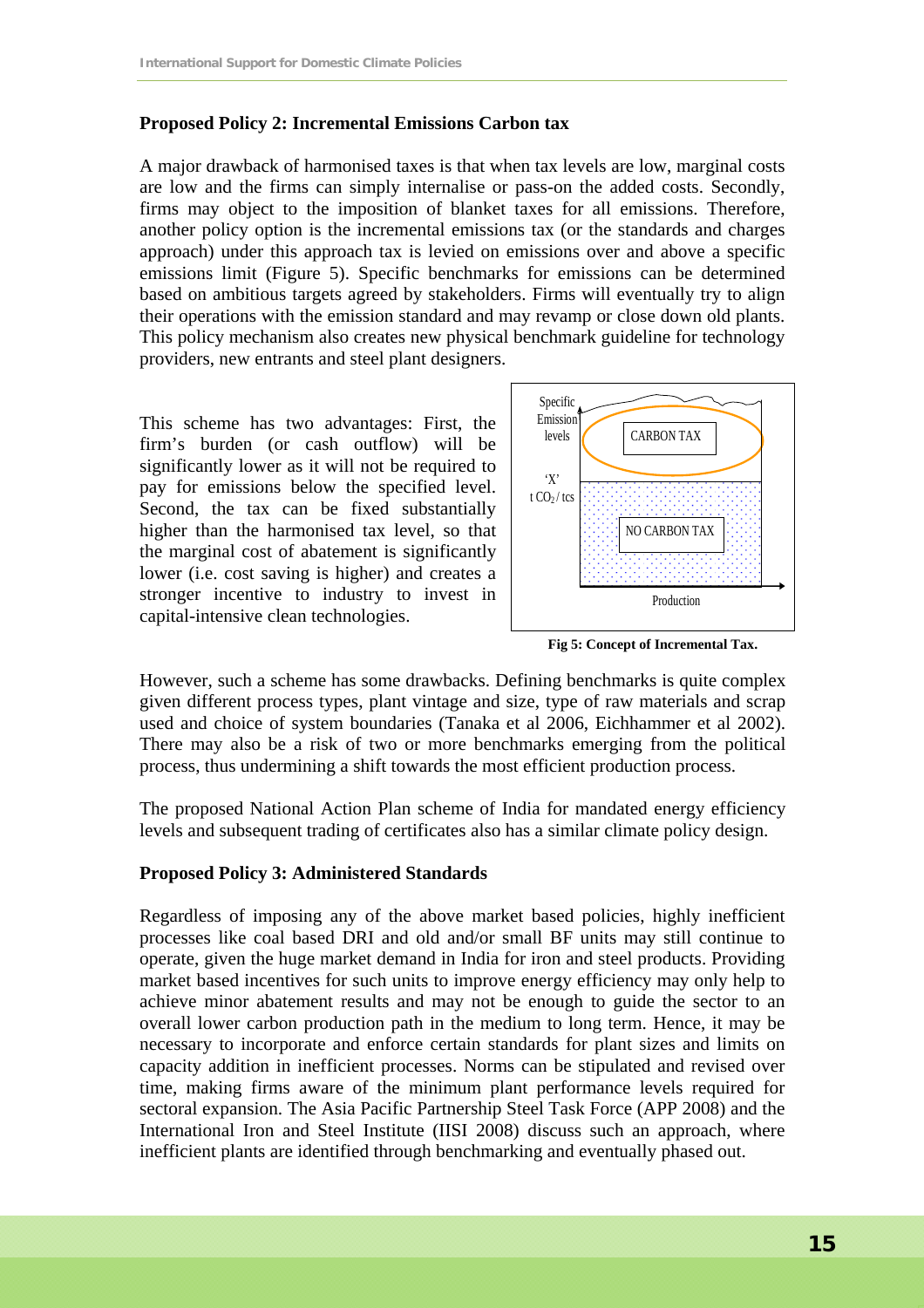The Indian government has taken some positive steps in this direction by recently imposing a ban on small coal DRI units below 100 tonnes per day capacity, as installing pollution control equipment proved to be uneconomical (CPCB 2007). The small units created severe air pollution problems for the nearby communities and agricultural lands and hence government was forced to take action. These restrictions were laid through the CREP guidelines. Further, the Central Pollution Control Board (CPCB) intends to develop Minimum National Standards (MINAS) for all types of industries with regards to key pollution parameters (CPCB 2008).  $CO<sub>2</sub>$  emission standards can also be included in this list to enable easy integration of GHG mitigation objectives with existing environmental policy.

### **4 Benefits**

### Short-Term and Long-Term Climate Benefits

Currently the institutional and business mechanisms in India do not account for the carbon emission externalities in investment decisions in the sector. A suitably designed policy (or combination of policies) as discussed above, would help price carbon effectively or provide appropriate standards. This would offer incentives and guidelines to decision makers to invest in low-carbon technologies and processes for the future. Introducing such a policy could also deliver co-benefits such as reducing fossil fuel related pollution, conserving natural resources and inducing innovative behaviour in firms as they continuously seek for cheaper carbon abatement opportunities. However, given the existing complex structure of the Indian steel industry, the policies should evolve over time to meet the following overall goals:

**Short-term:** As seen in Figure 3, low energy efficiency performance for primary crude steel production is exhibited in the existing stock of both BF-BOF and coal DRI processes. Hence, it is imperative that in the short-term, policies facilitate improvements in energy efficiency and modernisation of these facilities. Eventually, these changes should reflect in improved energy and  $CO<sub>2</sub>$  intensities from both the processes.

**Medium-term:** As explained in Section 2 above, due to inherent metallurgical limitations and poor raw material quality, coal based DRI and small BF-BOF units are highly inefficient and carbon intensive processes. Designing a policy, which merely encourages energy efficiency in these units, would help achieve marginal emission reductions, while still not lowering the overall sectoral emissions. Hence, it is important that in the medium term the policy should be able to limit the addition of inefficient processes and plant sizes. The policy should instead provide incentives to meet market demand through large integrated BF-BOF units (over 4 million tonnes per annum capacity) the efficiency levels of which can be higher, than current installations, by over a third (IEA 2007b).

**Long-term:** The importance of iron and steel as an input for infrastructure and development to enable economic growth is unquestionable. Taking into account this consideration, unrestrained consumption of carbon intensive resources, such as steel, will always lead to higher GHG emissions, even if all production plants are made highly efficient. Hence, it is important that the long-term incentives for alternate materials, which are less resource and carbon-intensive, are provided without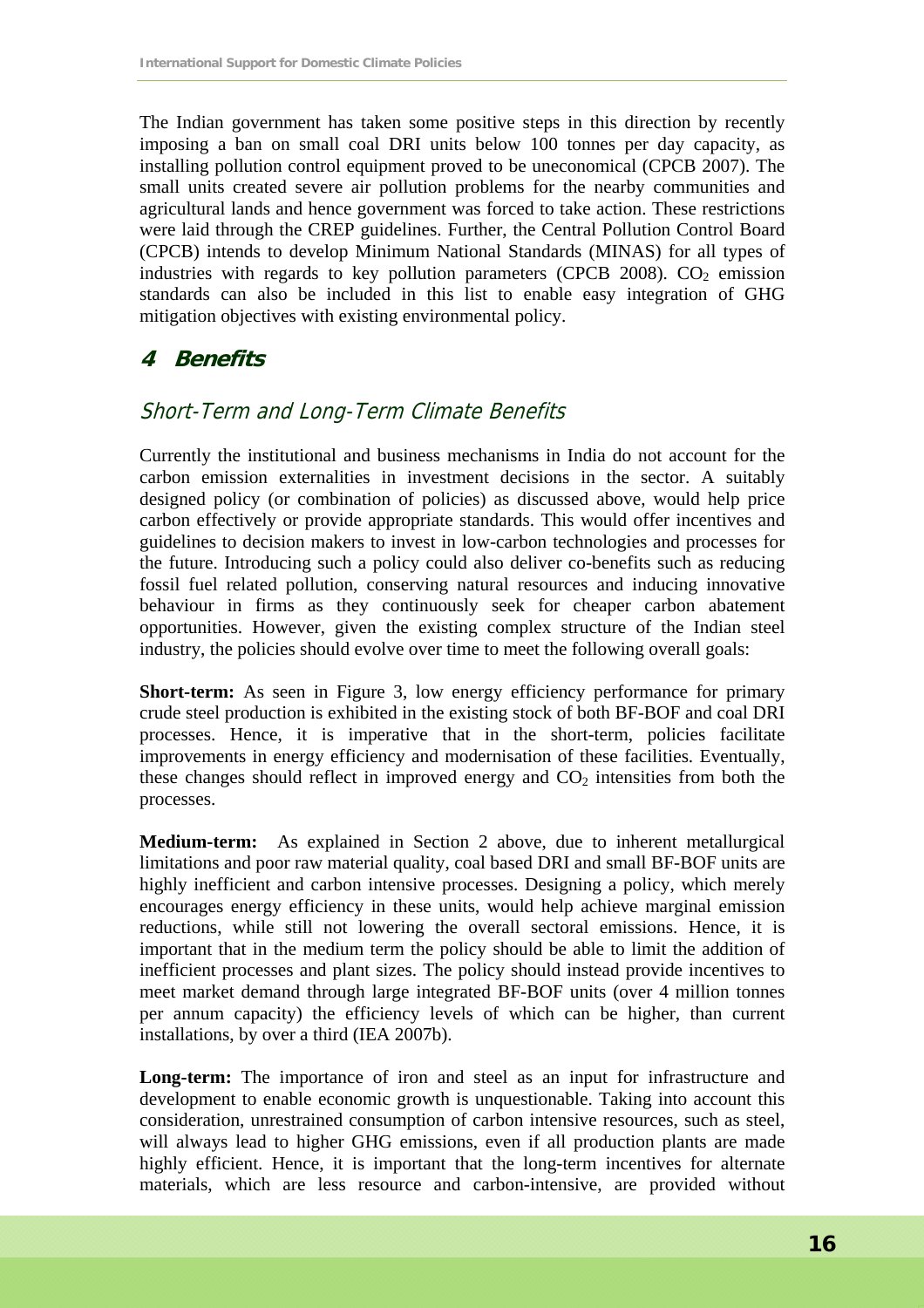compromising on safety, durability and other requirements of end use. Sedjo (2002), Reid et al (2004) and Werner et al (2006) discuss the viability of use of alternative materials like wood in some components of the construction sector. Policy designed with these objectives would support research and development, sustainable production and consumption of alternative materials and eventually reduce demand for steel products in the long term.

### Measurements and Metrics for Policy Success

The existing Clean Development Mechanism (CDM) of the Kyoto Protocol is a project-based mechanism under which only marginal emission reductions are monitored. With the exception of CDM, no other target and time-bound domestic policy mechanisms are yet in place. Hence, the principal metric for intervention would be to have a suitable domestic policy mechanism in place to guide the sector towards overall low GHG emissions (i.e. an input based metric). Once implemented, success of a policy could be measured by the emergence of an effective domestic carbon price to regulate industry emissions.

For the iron and steel industry in particular, policy effectiveness could be gauged by monitoring energy efficiency and GHG intensity at the process (coal DRI/BF/gas DRI) and facility levels, i.e. outcome based metric. Policy performance should also assess the process type and plant size selected for new builds (i.e. input based metric). In the long-term, the metric should also indicate the extent of research and development efforts carried out for diffusion of alternative materials for steel. To enable regulators and stakeholders to evaluate policy impacts, it would be helpful to undertake periodic analysis of improvements over the BAU scenario.

For a long time, international evaluations by the OECD and developing countries have been proposing the removal of energy subsidies as a policy objective to achieve economic and energy efficiency (OECD 2003, Owen 2004). Hence, successful policies should also consider the removal of subsidies for commodities (like coal, steel products, etc.) that do not carry the cost of environmental externalities.

# **5 Domestic Drivers and Barriers**

### 5.1 Stakeholders and Institutional Considerations

Carbon dioxide emissions are an inadvertent outcome of a deeply entrenched iron and steel production process. Designing policies to reduce sectoral GHG emissions would not only have financial and environmental implications for firms but also wider implications for social (employment), economic (market demand, financing), technological and political interests. Furthermore, the policy should also be compatible with any future international agreements on climate change and applicable trade laws. Thus, even though the national government would be the deciding authority on such a policy mechanism, it is essential that views from the following stakeholders are also taken into account, while deciding on the sectoral policy framework: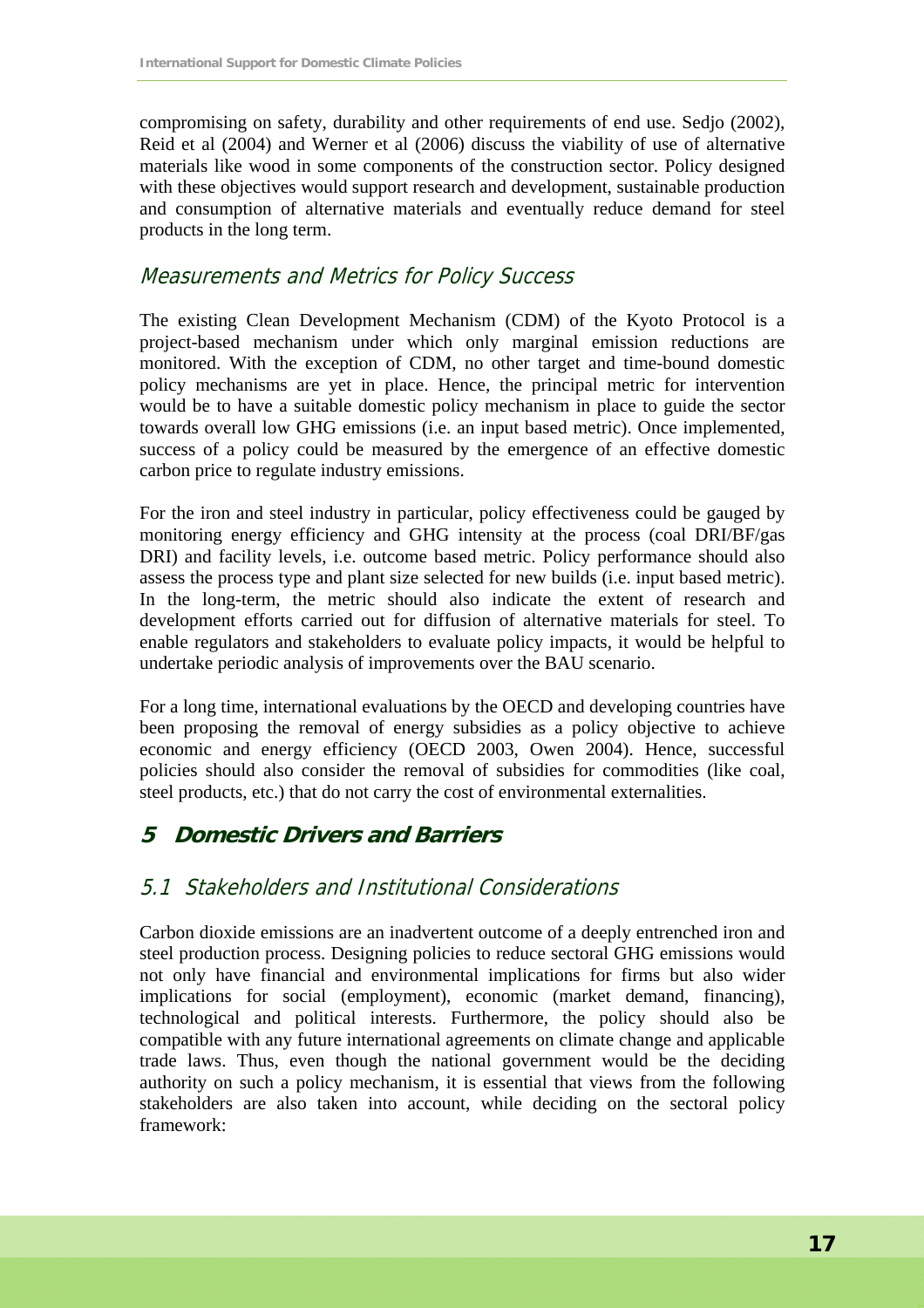- Firms (large and small, public sector and privately owned, existing and planned, process types: BF-BOF, DRI coal, DRI gas, EAF/EIF units, etc )
- Various Ministries Steel, Science and Technology, Environment and Forests, Finance, Commerce and the Planning Commission)
- Non-Governmental Organisations, environmentalists and Academic institutions
- Technology solution providers
- Industry Associations, Business Chambers, Trade Journals, etc.
- Joint Plant Committee (the nodal steel economic research unit)
- UNFCCC, Annex 1 Parties, International Energy Agency/ OECD, International Iron and Steel Institute and the Asia Pacific Partnership

For implementing the policy, an Independent Steel GHG regulatory body would be necessary for laying out guidelines, coordinating monitoring and verification efforts, collecting emission liability costs, canalising revenue distribution schemes, performing the necessary checks and balances and reporting policy effectiveness.

### Policy Benefits

By imposing emission cost liabilities and standards, firms would be motivated to take into account the carbon emission implications of their investment decisions. Investing in cleaner technologies would help reduce a firm's specific resource consumption, thus enabling it to enhance its long-term competitiveness. Investment would also encourage capacity building for employees and local technology providers, while inducing an innovative culture in the firms. Overall the policy can help to shift the sector and country towards an energy-efficient and low-carbon development trajectory, while reducing future costs from having to replace outdated steel manufacturing infrastructure.

Such long-term sectoral policies could also deliver a number of co-benefits. First, reduced pollution effects can be expected in the surrounding local communities, especially from small coal DRI and BF producers. Second, long-term policy would reduce the demand for coal thus helping to preserve the key natural resources. Finally, a well-designed policy could provide inputs for local research and development in abatement activities in the steel supply chain, while promoting appropriate low-carbon substitutes to meet growing end user demand.

Introducing a stringent domestic policy mechanism would make the country more participatory in international climate actions, allowing the country to play a proactive role in future negotiations. Overall, a suitably designed policy can be a win-win situation for the sector, government and the community, while addressing the larger global objective of climate mitigation.

### Implementation Obstacles

The major difficulty for the implementation of such policies is the acceptability of the fundamental principles of climate change mitigation by both government and industry. So far, in international climate negotiations, the Indian government has resisted any attempt to take on emission caps and holds Annex-I countries responsible for bearing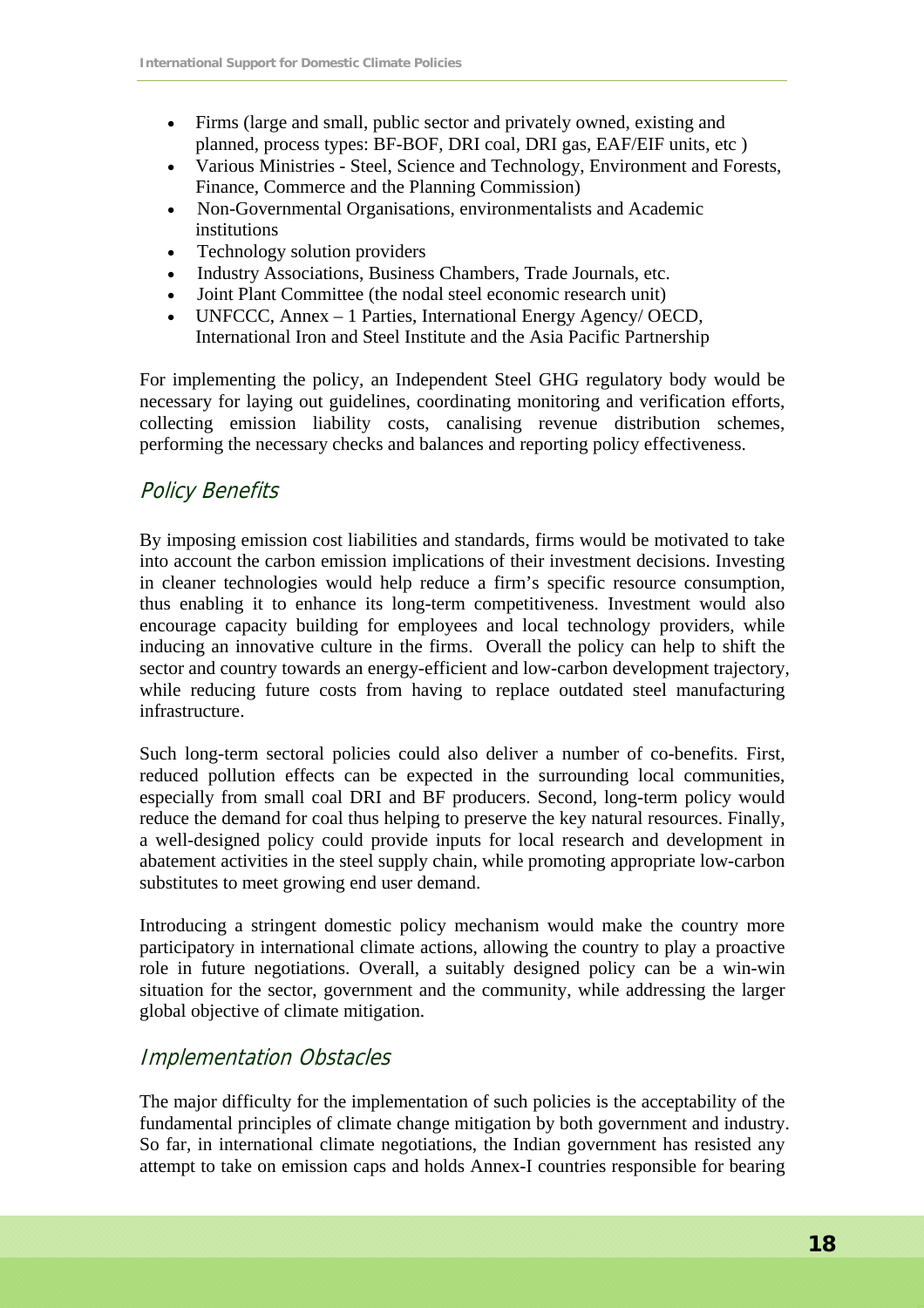the costs of mitigation efforts. It can be argued that in coherence with this national position, the policies discussed above do not require any national or sectoral emission caps (or reductions in steel output), but would nevertheless show the country's commitment to act on climate mitigation.

Some concerns may arise that implementation of such policies would affect operational viability of many steel units and thus reduce supply at a period when demand for steel is high. Coupled with this fear, government is currently worried about record levels of inflation; holding steel firms partially responsible for their gains from the 'scarcity' effects (The Hindu, 2008). As a result, the government may be concerned that implementing any such climate policy would add to the cost of steel production, thus exacerbating inflationary conditions. However, as seen in Table 6, carbon emission liability costs are insignificant compared to production costs. Furthermore, it can be argued that as long as steel prices are determined by free market principles of national and global scarcity prices, an increase in production cost due to carbon pricing, would not completely feed through to product prices but may 'only' reduce profitability of the firms. Nevertheless such a policy creates the necessary economic incentives required for efficiency improvements and selection of low-carbon production process.

At the lower end of the sector, firms, especially smaller units, may lobby and oppose implementation of any such policy mechanisms, fearing risks to their survivability. In turn, firms may threaten job losses. As the medium and small-scale firms in the steel sector employ a large number of low or unskilled labour in India, this threat may create political patronage thus directly forcing government to reconsider any such ambitious schemes. As a result, political pressure could influence decision-making at the government level. These obstacles need to be overcome by initiating comprehensive stakeholder consultation and explaining the long-term sustainable benefits. One solution could be to provide capacity building to enhance the skill level of low and semi-skilled workers to enable employment at larger, more efficient plants. Nevertheless, given the entrenched socio-economic implications, further detailed research is required in this area.

As steel making is a capital-intensive process, debt financing required for shifts towards larger but cleaner production paths, could be a major hurdle. This is a particular problem in India, given the country's high cost of capital compared to developed countries and the challenging environment for doing business (World Bank, 2008; Drobetz, 2007).

Finally, the complexity of monitoring and verification of individual facilities to determine emission cost liabilities could be a major obstacle, especially as large numbers of small-scale DRI units are in operation. Overcoming such limitations require the creation of extensive independent monitoring capacities under the National Steel GHG regulator to collect plant level fuel consumption and production data. It also requires reporting and verification systems to be developed. Drawing system boundaries for allocating emission liability costs could also be a major policy design issue, and may require taxation policies aimed specifically at the upstream levels of the steel supply chain.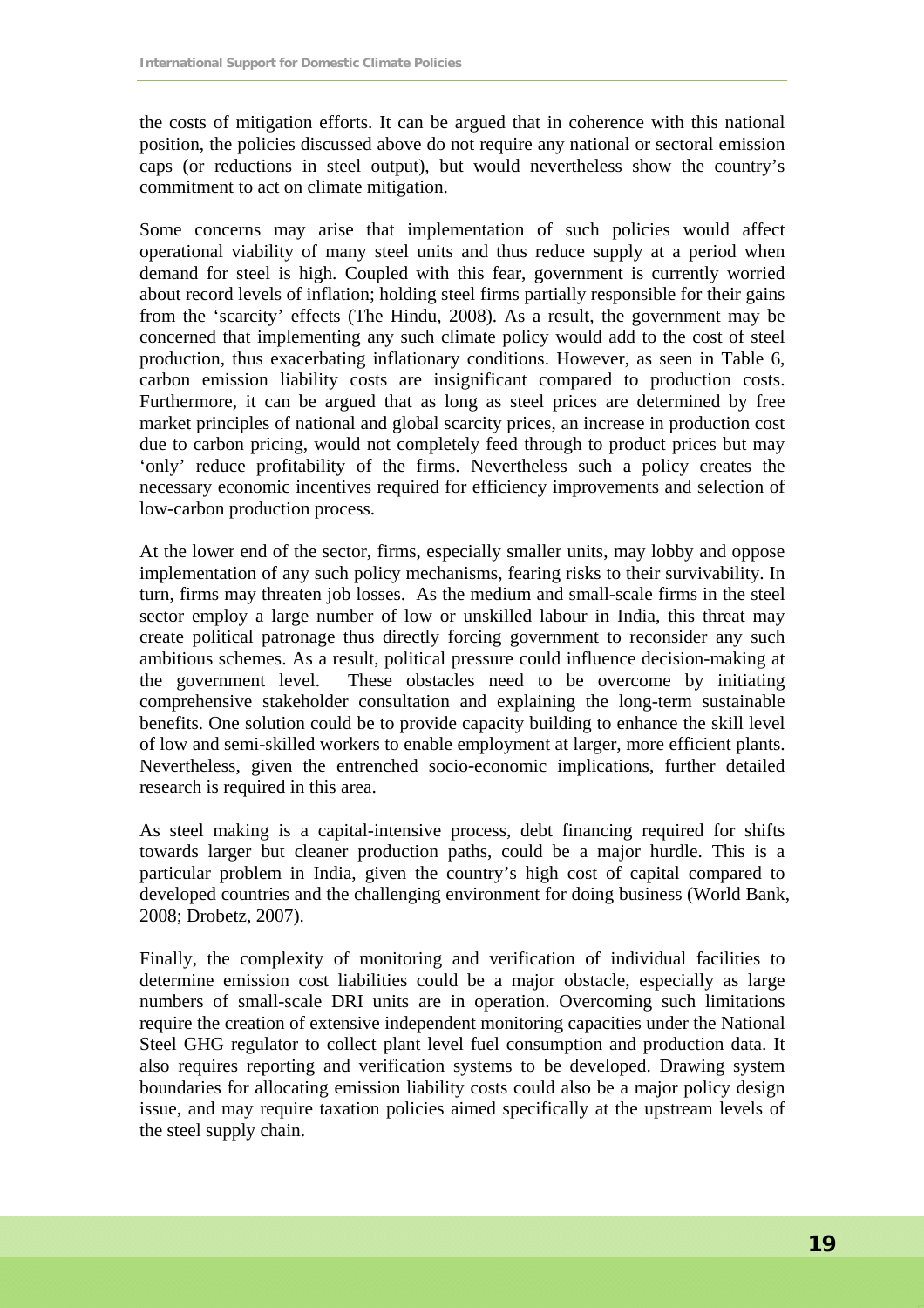### Criteria for Policy Selection

The major criteria affecting decision making for suitable policy choice are Effectiveness and Governance.

Effectiveness can be understood as the ability of a policy to limit the growth of sectoral GHG emissions over a business-as-usual (BAU) scenario. Since coal DRI and BF-BOF are the major processes contributing to sectoral GHG emissions, this implies reducing emissions specifically from these sub-sectors. In the medium-term, the policy should aim to not only reduce emissions at the firm level but also to introduce new efficient iron-making processes, encourage continuous innovation and facilitate overall sustainable development of the sector. Finally, in the long-term, policies should encourage substitution of steel with other low-carbon intensive materials.

Governance related issues are important in policy-making decisions. Policies should be transparent for administration and interpretation by various stakeholders. This may require periodic monitoring, reporting and verification systems to be put in place. Therefore, the transaction costs and complexity involved should be considered. If it involves payments, firms may be concerned about the transparency of money directed. In particular, since there is a significant presence of public sector in the Indian steel industry, private firms may be worried about distortions created by a climate policy. Hence, the policy should be transparent and designed to create a level playing field for both private and public sector players.

| $++$ = Very good; --- = Worst; NA – Not applicable                                                                                     |                                                                                                                             |                               |                                                           |                                                                                                                  |                                                                          |  |
|----------------------------------------------------------------------------------------------------------------------------------------|-----------------------------------------------------------------------------------------------------------------------------|-------------------------------|-----------------------------------------------------------|------------------------------------------------------------------------------------------------------------------|--------------------------------------------------------------------------|--|
| <b>Criteria for Policy Evaluation</b>                                                                                                  |                                                                                                                             | <b>Existing</b><br><b>CDM</b> | <b>Proposed</b><br>Policy #1:<br><b>Harmonised</b><br>tax | <b>Proposed Policy</b><br>#2: Incremental<br><b>Emissions Tax</b><br>(including the<br>proposed NAPCC<br>scheme) | <b>Proposed</b><br>Policy #3:<br><b>Administered</b><br><b>Standards</b> |  |
|                                                                                                                                        | 1. Short term - Improving<br>Efficiency and $CO2$ intensity<br>of coal DRI and BF-BOF units<br>over business-as-usual (BAU) | $\pm$                         | $+ +$                                                     | $\pm$                                                                                                            | $+ +$                                                                    |  |
| <b>SYSTEM LEVEL<br/>EFFECTIVENESS</b><br>2. Medium Term - Encourage<br>shift from coal DRI and small<br>BF to large efficient BF units |                                                                                                                             | $+$                           |                                                           | $+ +$                                                                                                            |                                                                          |  |
|                                                                                                                                        | 3. Long term – Encourage<br>substitution of steel with low<br>carbon intensive materials                                    |                               | $+ +$                                                     |                                                                                                                  | NA.                                                                      |  |
|                                                                                                                                        | <b>4. Overall Effectiveness</b>                                                                                             |                               | $+ +$                                                     |                                                                                                                  | $+ +$                                                                    |  |
|                                                                                                                                        | 5. Ease of Implementation                                                                                                   | $+$                           | $+ +$                                                     |                                                                                                                  | $+$                                                                      |  |
| GOVERN-<br>ANCE                                                                                                                        | 6. Ease of Monitoring and<br>Verification                                                                                   | $+ +$                         | $+$                                                       |                                                                                                                  | $\pm$                                                                    |  |

A summary of this evaluation is presented in Table 7 below.

**Table 7: Evaluation of policy selection.**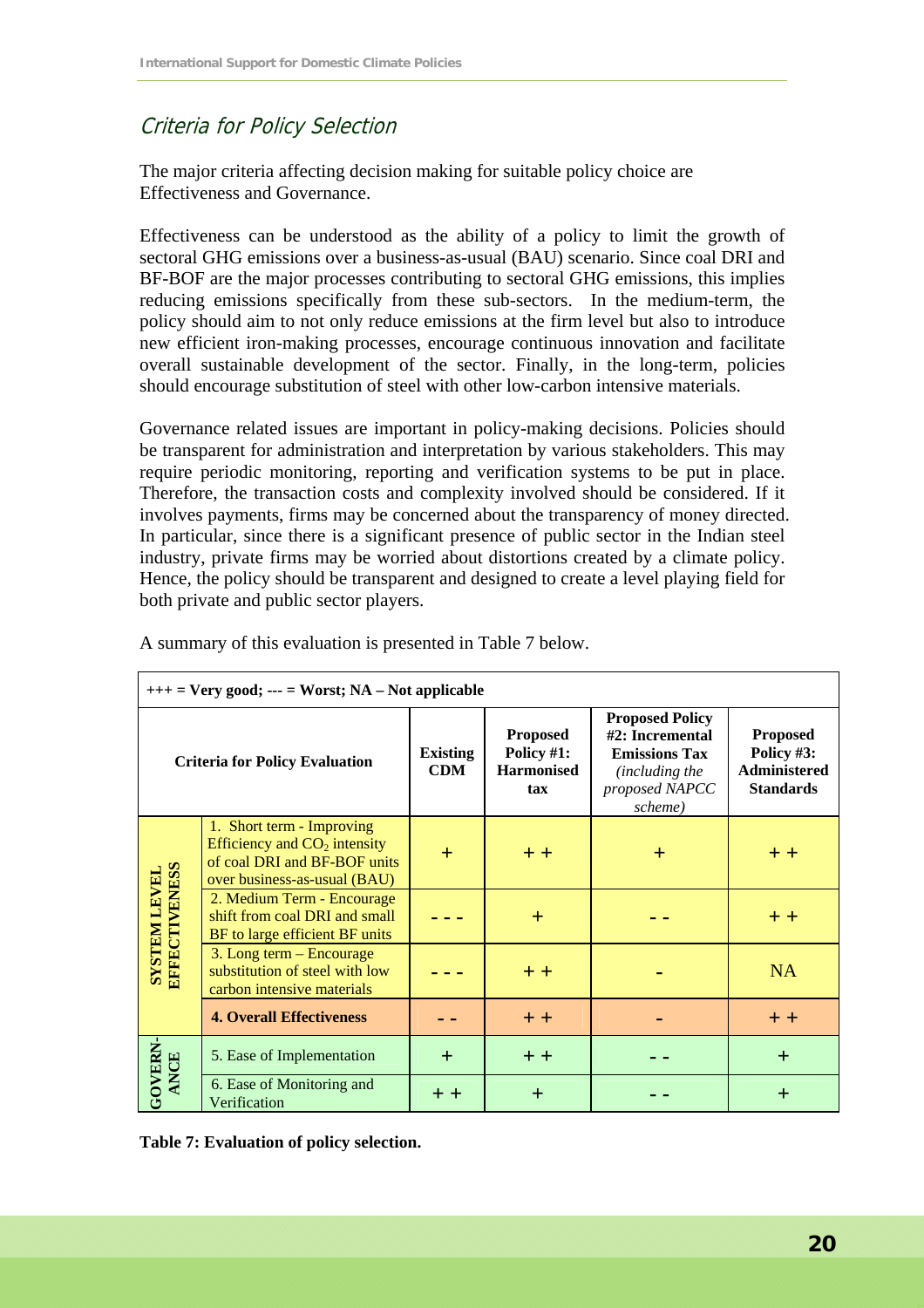The analysis in this table shows that though schemes like CDM and Policy #2 incremental emissions tax (or the proposed NAPCC scheme) can deliver marginal emission reductions in the short-term, they continue to promote inefficient processes over time. Policy #3, administered standards, would on the other extreme, be an ideal scheme which could gradually be incorporated into national planning mechanisms. Policy #1 'harmonised tax' appears to be a good option to tackle sectoral emissions with varying advantages in all stages and also goes well with the free market environment of Indian business. Enhanced abatement could further be achieved by combining Policies #1 and #3 which could provide the twin effect of incentives and minimum performance standards expected for existing and planned capacities.

### **6 International Cooperation**

Although the policies discussed above are essentially domestically driven, close international cooperation with Annex – I parties would help garner more support for the choice of a suitable policy and would help to deliver enhanced emission reductions.

Technology transfer is one aspect that can be supported by international cooperation. The proposed domestic economic policies need to be complemented by easier access to technology by making it more affordable for firms. This would require more focused cooperation on patenting, licensing, business development and local adoption issues related to technology diffusion. Given constraints such as the use of low quality raw materials and old vintage plants in India, proven technologies like clean coal and ore-beneficiation are also extremely important.

Bilateral cooperation programmes, such as GTZ support during the formation of the Bureau of Energy Efficiency, have previously been successful for capacity building. It may also be necessary that advanced technical cooperation is made available to both large and small players, far beyond the level currently being discussed by APP and IISI (APP 2008, IISI 2008).

Another area of support required, is in development and improvement of standards for industrial machinery in order to aggressively promote the use of energy efficient equipment. Performance of this policy could be measured by an independent GHG regulatory system. This body would require considerable technical, advisory and institutional support through international cooperation.

Given the argument of the Indian government on Annex -I responsibility for leading mitigation actions, suitable financial incentives and other approaches can be thought of to appease concerns and facilitate early adoption of the policies. For example, finance could be provided for capacity building programmes for low-skilled workers in the small-scale coal DRI units, in order to make them employable in the larger more efficient plants. Policies are only successful and influence investment decisions, if industry believes they are robust and will be stable over the long term. Therefore, outside support schemes and international cooperation could help policy operation and provide the right decision-making environment for a move towards cleaner production efforts.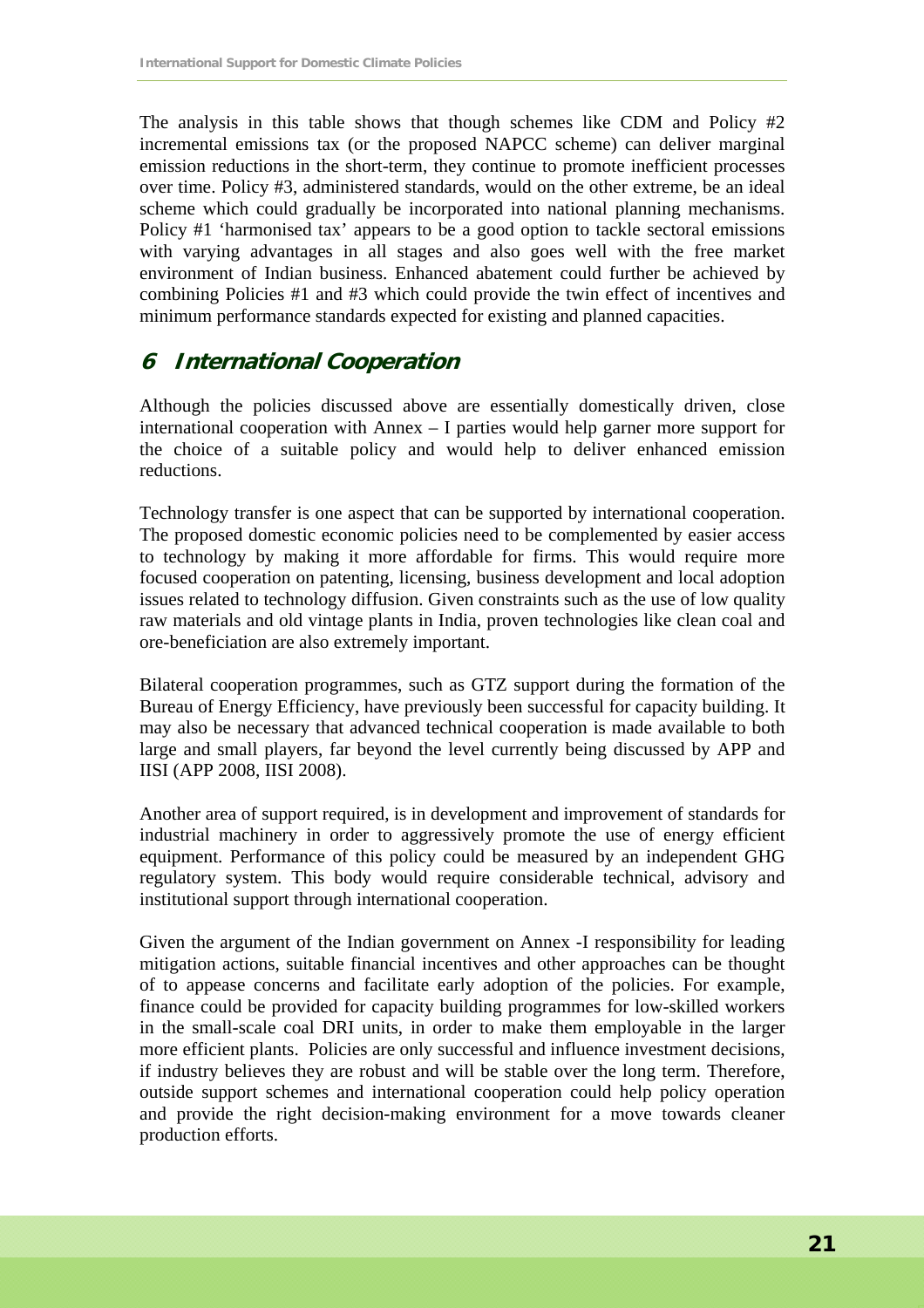# **7 CONCLUSION**

As scientific evidence and resulting climate change negotiations consistently demand increasing, proactive participation from developing countries in mitigation; it is essential that major emerging economies explore policy options that could achieve significant domestic carbon abatement, while complementing international agreements. One such solution could be to design sectoral policies to specifically target large GHG contributors from power and industry sectors without undermining the governments' priorities of socio-economic development.

The paper shows that unique circumstances and patterns exist in sectors of emerging economies and a single international policy for addressing climate change may not be able to take into account country specific situations. Further, shortcomings in the form of distortions may arise when policies are designed with a smaller time horizon in mind. As climate change concerns require urgent actions, but most importantly in the right direction, it is imperative to develop a fully integrated, long-term and wellplanned domestic policy taking above criteria into account.

Based on the analysis of different policy outcome scenarios for the steel sector in India, it was found that an effective policy should be consistent at all stages of its implementation. This implies that in the short term the policy should evidently help in improving energy efficiency levels of existing units. However, as inefficient processes or plant sizes could continue to operate, the policy should evolve to encourage a process shift towards larger more efficient processes and thus avoid lock-in effects and tougher bargaining positions in the future. Finally, the policy should constantly promote substitution of steel with alternative zero or low carbon intensive materials to help achieve substantial abatement, while continuing to meet the end user demand. Further research is required into which policy mechanisms would be most effective and would have similar impacts to schemes like a harmonised sectoral carbon tax coupled with administered standards. These comprehensive polices would seek to achieve the objectives of enhanced abatement and sustainable production paths.

As an effective domestic sectoral climate policy may also need certain reconciliation in short to medium term, political and firm level acceptability may be a critical issue given that steel supply chain is deep-seated in India. Cooperation schemes like enabling a more simplified technology transfer and international financing for capacity building programs to upgrade the skill level of unskilled labour could go a long way in assuaging the political concerns. However, further research is required on how international cooperation could help in assuaging these concerns so as to enable stabilisation of a suitable domestic policy framework. This is particularly essential to establish the right business environment and give policy direction so that investors can make decisions to shift towards cleaner technologies and processes. Evidently, such a policy mechanism could also deliver substantial co-benefits for the country and thus a further study on the possible co-benefits would help decision makers better appreciate the policy impacts.

To conclude, it is possible to carefully design an ambitious domestic sectoral policy that can be a win-win situation for the sector, government and the community, while addressing the larger global objective of climate mitigation.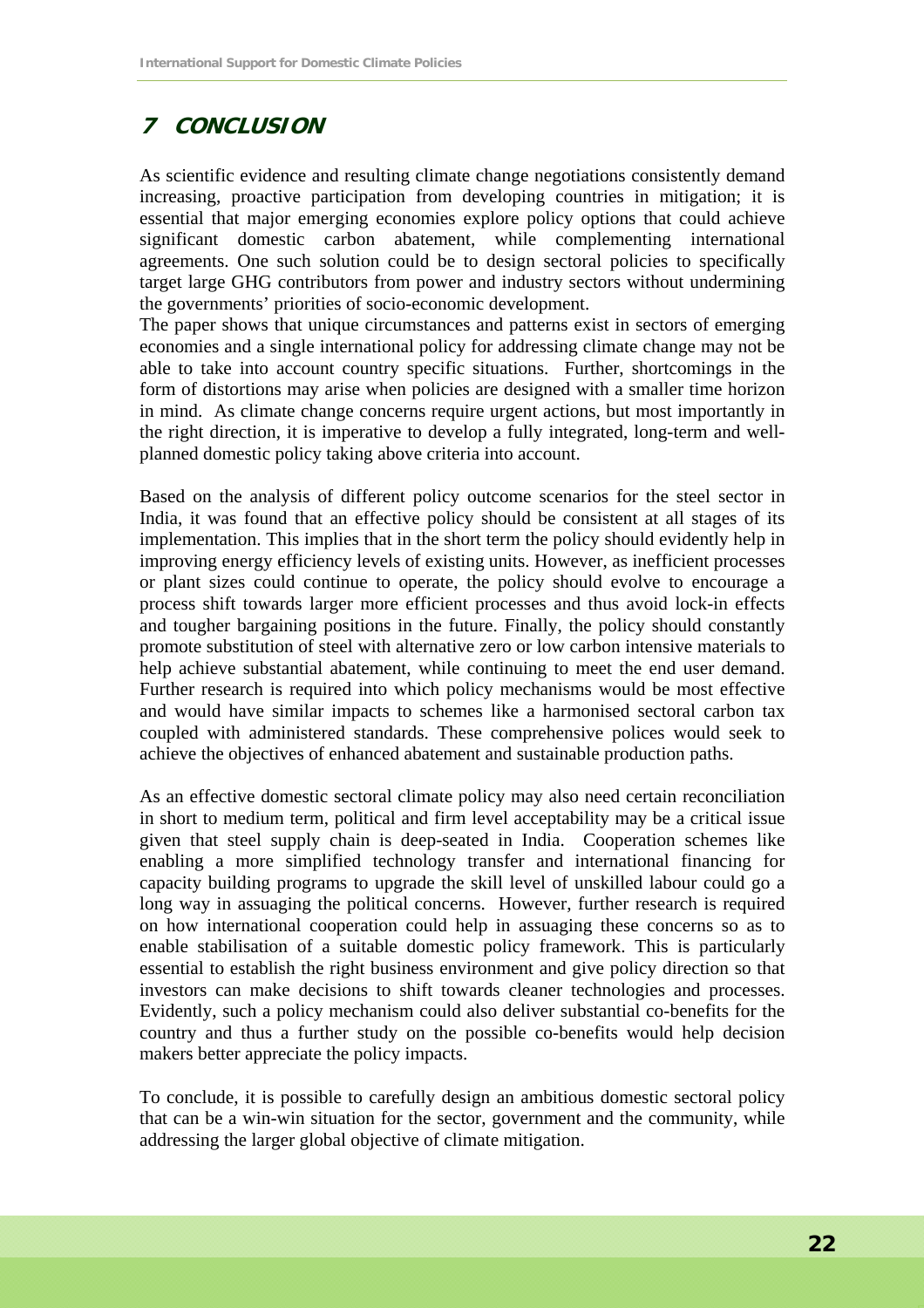### **CLIMATE STRATEGIES:**

This publication is convened by Climate Strategies through its network. Climate Strategies aims to assist governments on collective actions concerning climate policies.

Disclaimer: Though Climate Strategies tries its best to ensure that the information provided is true, accurate, and free from violations of third party rights, it does not hold legal liabilities of any kind. Opinion voiced in the information provided is that of authors. Publication of the information does not mean an endorsement by Climate Strategies, its funders, or its supporters.

For more information please visit: www.climate-strategies.org

### **References**

APP 2007 – Asia Pacific Partnership on Steel Task force Action Plan – available at http://www.asiapacificpartnership.org/APP%20Action%20Plans/Steel%20Task%20F orce%20Action%20Plan%20030507.pdf

APP 2008 – Asia Pacific Partnership on Steel Task force Meeting report available at http://2050.nies.go.jp/3rdLCSWS/presentation/ppt\_TeruoOkazaki.pdf

Baron R. 2006 "Sectoral approaches to greenhouse gas mitigation 'Mandatory transnational Agreements" IEA, available at http://www.oecd.org/dataoecd/29/17/37897024.pdf

Bhattacharya S. Khowala R C & Choudhury K D, 2007 "*Techno-Economics of CDM: The Mechanism and a Case Study on Steel Industry*," The Icfai Journal of Environmental Economics, Icfai Press, vol. 0(3), pages 37-53, August.

Bluffstone R. Larson B.A 1997 "Controlling pollution in Transition Economies Theories and Methods", New Horizons in Environmental Economics Series, Edward Elgar Publishing, UK.279pp

CII 2008 "Building a Low Carbon Indian Economy", available at http://www.climateprojectindia.org/CII%20Paper%20on%20Low%20Carbon%20Opt ions.pdf

CCAP 2007 "Prospects for Future Federal Climate Legislation", available at http://www.ipieca.org/activities/climate\_change/downloads/meetings/seminar\_oct07/ Helme.pdf

CCAP 2008 "Sectoral CDM: Making the CDM All-Inclusive" available at http://www.ccap.org/docs/resources/501/Helme~Sectoral%20CDM~July%202008%2 0FINAL.pdf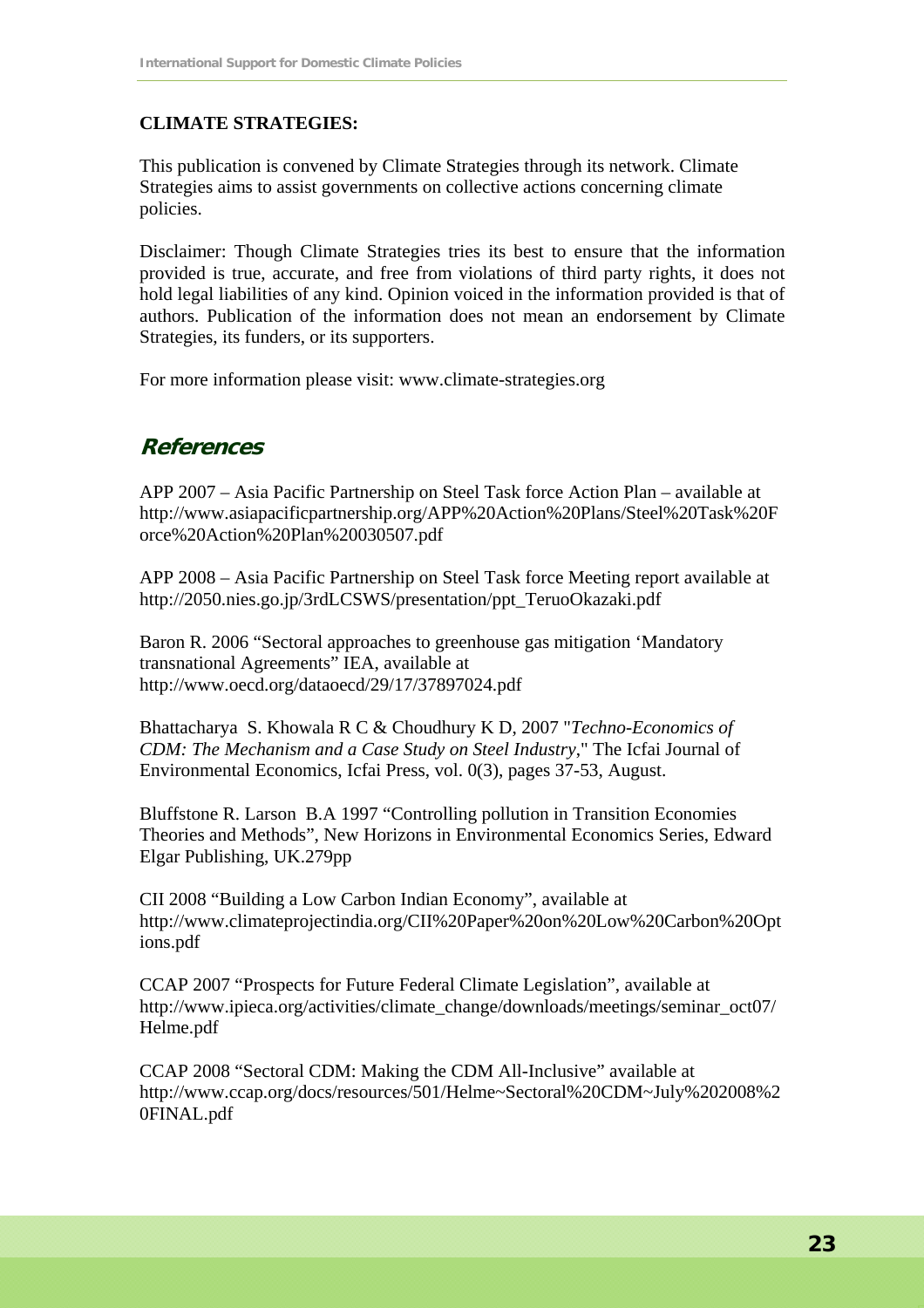CPCB 2007- Guidelines "Code of Practice for Pollution Prevention for Sponge Iron Plants" available at

http://www.cpcb.nic.in/divisionsofheadoffice/pci2/CREPspong&other.pdf

CPCB 2008 – "Charter on Corporate Responsibility for Environmental Protection" (CREP) guidelines available at http://www.cpcb.nic.in/crep.php

Drobetz W., "Cost of Capital in Global Market", Universität Hamburg, Vorlesung International Finance, 13. Juni 2007 available at http://www.wiso.unihamburg.de/fileadmin/wiso\_dww\_ibbf/Drobetz/Global\_Cost\_of\_Capital.pdf

Eichhammer W, Köwener D, Gruber E (2002), "Energy Efficiency Benchmarking" from the Workshop on Policy Modeling for Industrial Energy Use, Seoul, Republic of Korea, November 7 – 8th, 2002 available at http://eetd.lbl.gov/ea/IES/iespubs/52698.pdf#page=77

Garg A., Shukla P. R. and Kapshe M., (2006), "*The Sectoral Trends of Multigas Emissions Inventory of India*", Atmospheric Environment Vol 40, pp 4608 – 4620

GTZ 2008 – Indo German Energy Cooperation available at http://www.gtz.de/en/weltweit/asien-pazifik/indien/9521.htm

Hayashi D., Michaelowa A. (2007) "Lessons from submission and approval process of large-scale energy efficiency CDM methodologies", UNIDO Paper available at http://www.unido.org/fileadmin/import/63287\_Paper\_Daisuke\_Hayashi.pdf

IEA 2007a "*World Energy Outlook – 2007*", available at http://www.iea.org/textbase/npsum/WEO2007SUM.pdf

IEA 2007b "Tracking Industrial Energy Efficiency and CO2 Emissions*"*, OECD Publications, Paris, 324 pp.

IISI 2008b – "A global sector approach to CO2 emissions reduction for the steel industry" available at http://www.worldsteel.org/pictures/storyfiles/Global%20sector%20approach%20posit ion%20paper[1].pdf

mJunction (Metal Junction) (2008) – available at http://www.mjunction.in/market\_news/metals/dri\_production\_in\_india\_increa.php and http://ezines.mjunction.in/steelinsights/10082008/home.aspx

Michaelowa A. (2008), "Empirical analysis of performance of CDM projects", Climate Strategies working paper http://www.climatestrategies.org/reportfiles/empirical\_analysis\_of\_performance\_of\_c dm\_projects\_final.pdf

MoS 2008 – Ministry of Steel, India - 2008 Compendium available at http://steel.nic.in/Steel%20Ministry%20Compendium.pdf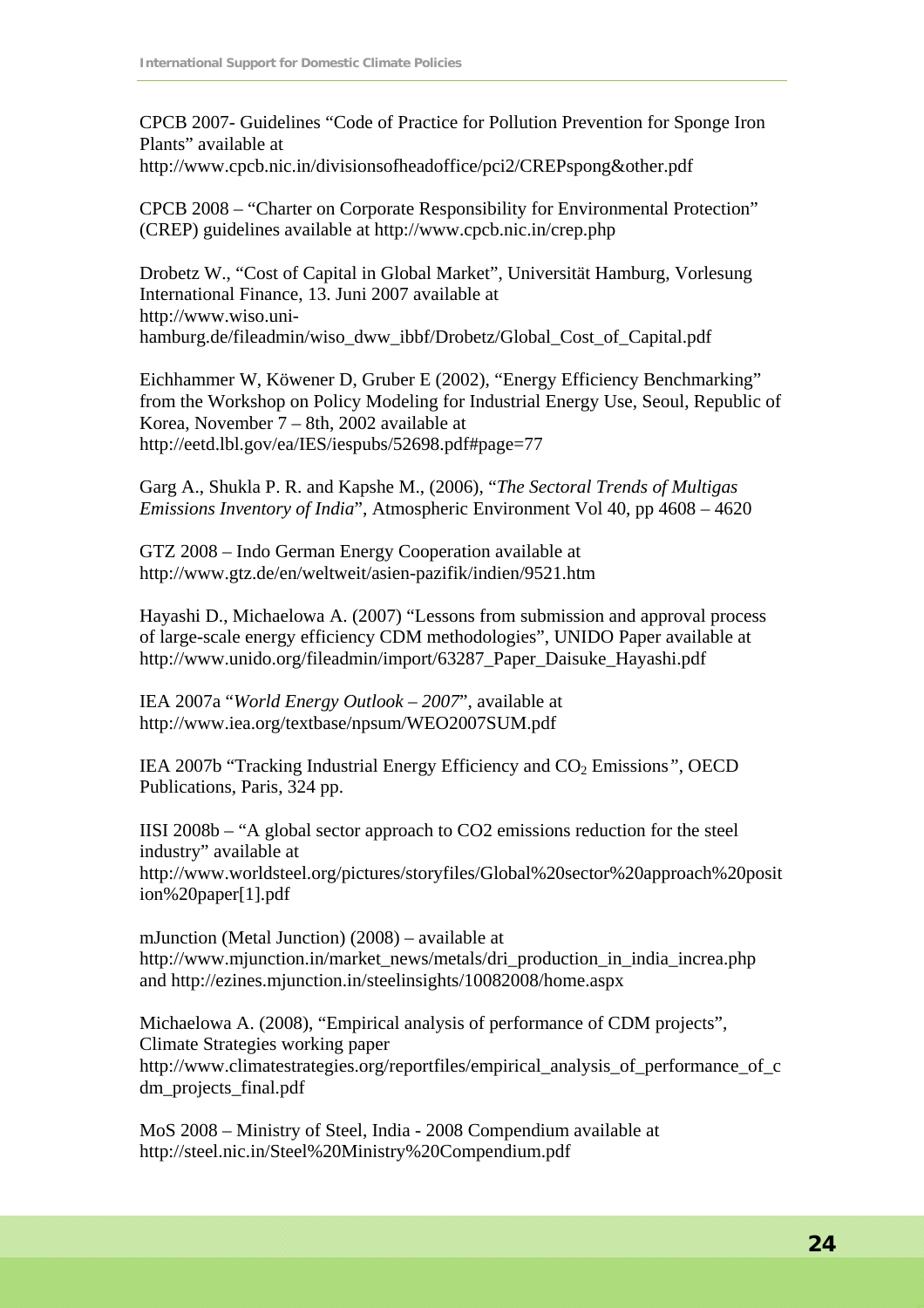MoS Budget 2006 "Budget Performance report outcome2005-06" available athttp://steel.nic.in/Performance%20Budget%20(2005-2006)%20English.html

NAPCC 2008 – National Action Plan on Climate Change, India, available at http://www.pmindia.nic.in/Pg01-52.pdf

NSP 2005 – "National Steel Policy 2005" available at http://steel.nic.in/nspolicy2005.pdf

OECD 2003 "Environmentally harmful subsidies: Policy issues and Challenges" Paris

OECD 2007 – "Growth in World steel Markets" available at http://www.oecd.org/dataoecd/38/55/38742468.pdf

Owen, A.D. (2004): Environmental externalities, market distortions and the economics of renewable energy technologies, The Energy Journal 25(3), 127{156}.

Parthan B., Bacchiesl U. (2007), "Barriers to energy efficiency under the Clean Development Mechanism", GFSE-7 Workshop, Energy Efficiency in Developing Countries - Strong Policies and New Technologies, 21- 23 November, available at http://www.gfse.at/fileadmin/dam/gfse/gfse7/REEEP-IEE-GFSE07.pdf

Planning Commission 2006 Report of the Working Group on Steel industry for 11th Five Year Plan (2007 – 2012)"- available at http://planningcommission.nic.in/aboutus/committee/wrkgrp11/wg11\_steel.pdf

Reid H. Huq S, Inkinen A., MacGregor J, Macqueen D. 2004 "Using Wood Products to Mitigate Climate Change", International Institute for Environment and Development, January 2004

SAIL 2008 – Performance Highlights 2007-08 http://www.sail.co.in/pdf/fy08q4.pdf

Saluja S.K, Sengupta S. 2008 "Rise of the Coal-Based Sponge Iron Sector in India and Some Issues in Conservation of Resources" – available at http://www.spongeironindia.in/ERU.pdf

Sedjo, R. A.: 2002 "Wood materials used as a means to reduce greenhouse gases (GHGS): An examination of wooden utility poles", Journal of Mitigation and Adaptation Strategies for Global Change 7, 191–200.

Tanaka K, Matsuhashi R, Nishio M and Kudo H. 2006 "*CO2 Reduction Potential by Energy Efficient Technology in Energy Intensive Industry*", Institute of Energy Economics, Volume 1 March available at http://eneken.ieej.or.jp/en/data/pdf/324.pdf

The Hindu 2008 – "Steel industry may have to review prices" available at http://www.hindu.com/2008/06/06/stories/2008060655031400.htm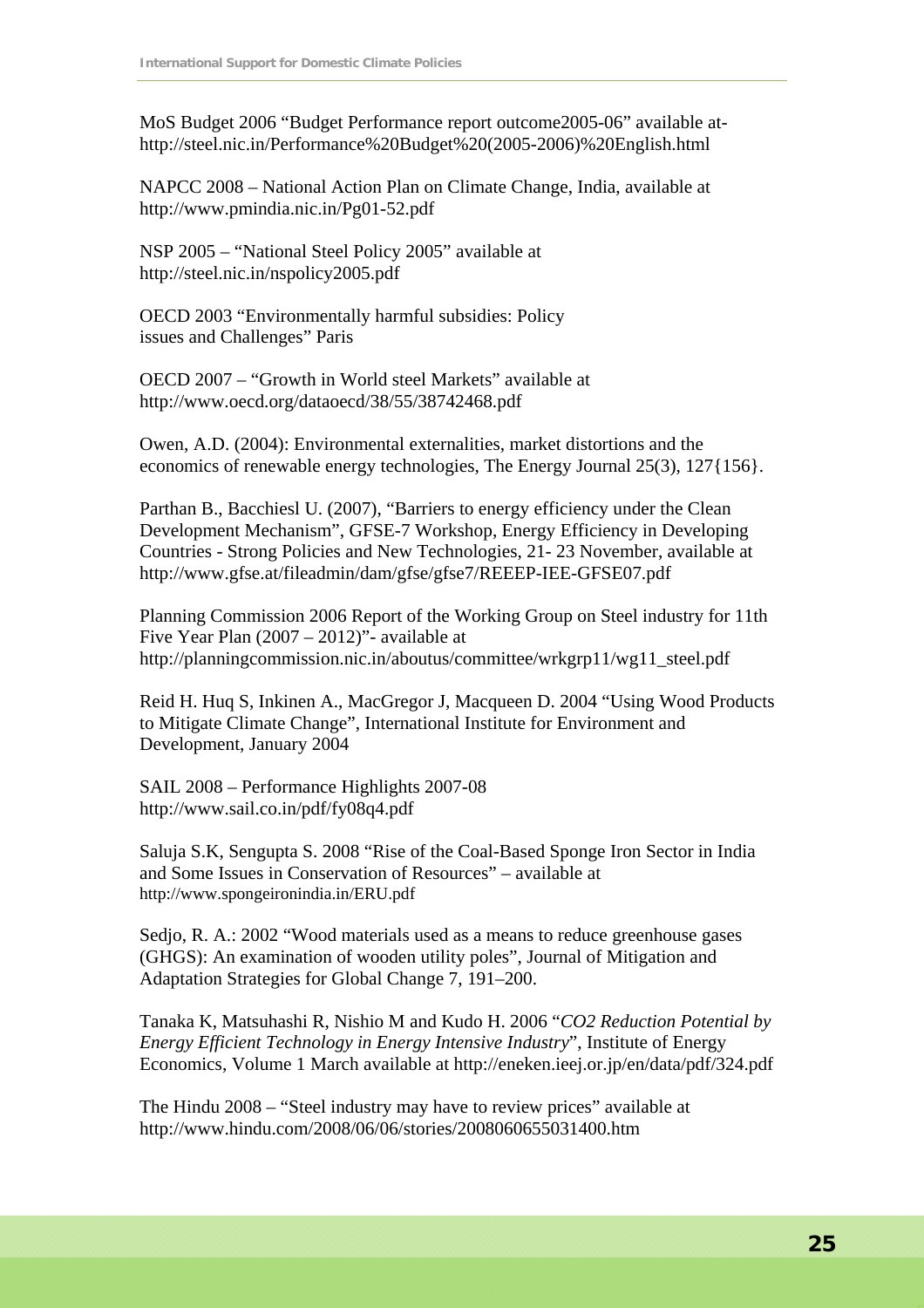UNCTAD 2006 "*An Assessment of Projects on the Clean Development Mechanism (CDM) in India*" available at http://www.unctad.org/en/docs/ditcted20065\_en.pdf

UNFCCC 2008 – http://unfccc.int/resource/docs/2007/cop13/eng/06a01.pdf#page=3

Werner F, Taverna R, Hofer P, Richter K(2006), "Greenhouse gas dynamics of an increased use of wood in buildings in Switzerland" Climatic Change 71 (1–3) 319– 347

World Bank 2008 – "Doing Business in India" available at http://www.doingbusiness.org/ExploreEconomies/?economyid=89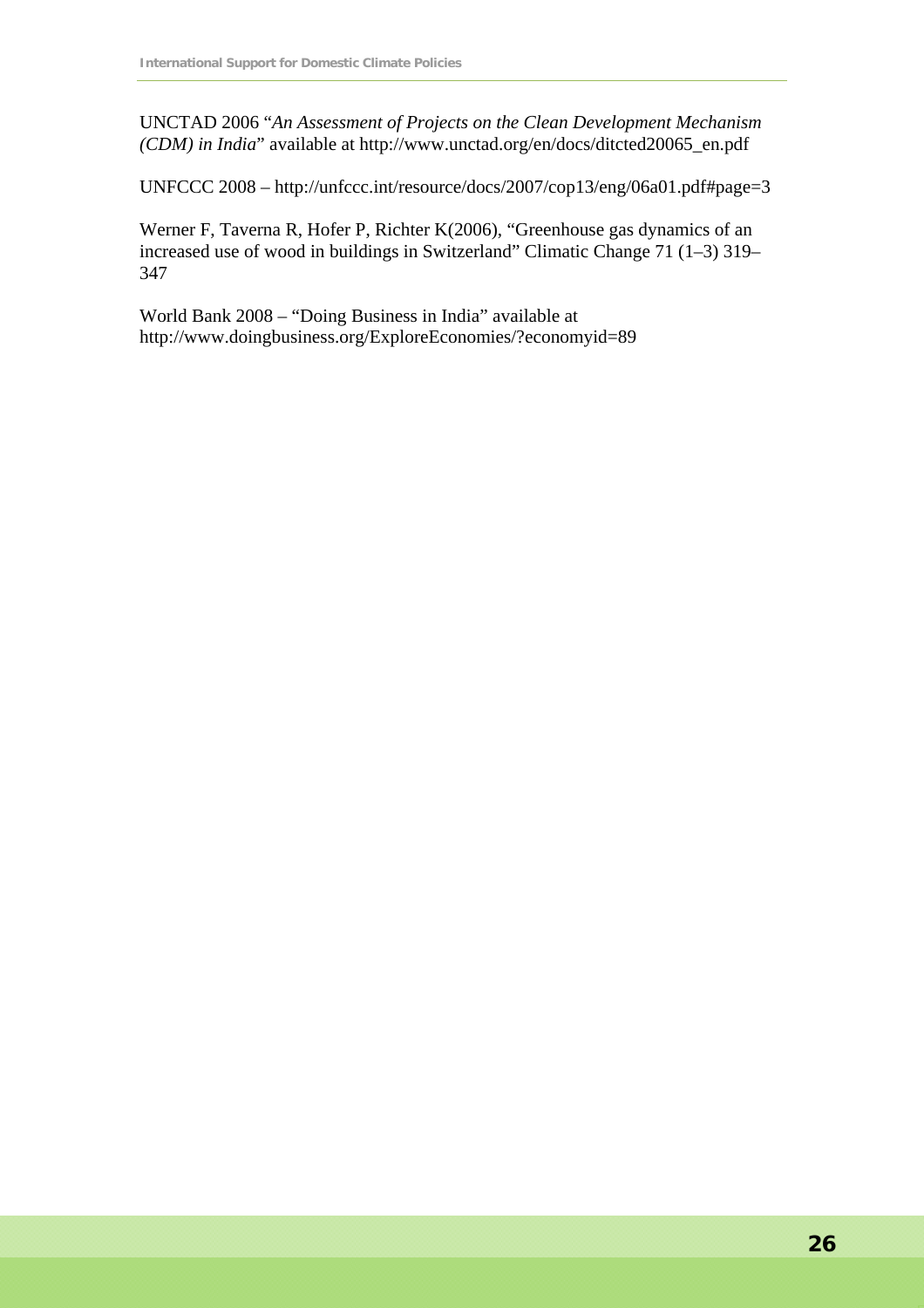# **APPENDIX – I Emission Scenario - Assumptions and Calculation**

|                                   | Production output (Mn tonnes crude steel/ year) |                 |                                  |                                        |                                     |  |
|-----------------------------------|-------------------------------------------------|-----------------|----------------------------------|----------------------------------------|-------------------------------------|--|
| <b>Break-up - Process</b><br>wise | <b>2007 (actual)</b>                            | <b>2020 BAU</b> | 2020 Energy<br><b>Efficiency</b> | 2020<br><b>Process</b><br><b>Shift</b> | $2020 + 10%$<br><b>Substitution</b> |  |
| Coal BF-BOF                       | 26                                              | 85              | 85                               | 120                                    | 105                                 |  |
| <b>Coal DRI-EF</b>                | 14                                              | 45              | 45                               | 10                                     | 10                                  |  |
| EAF/EIF                           |                                                 | 15              | 15                               | 15                                     | 15                                  |  |
| <b>Gas DRI-EF</b>                 | 6                                               |                 | 5                                | 5                                      | 5                                   |  |
| <b>Total</b>                      | 54                                              | 150             | 150                              | 150                                    | 135                                 |  |

|                                     | <b>Emission Factors tCO<sub>2</sub>/tcs</b> |                 |                                  |                                  |                                     |  |
|-------------------------------------|---------------------------------------------|-----------------|----------------------------------|----------------------------------|-------------------------------------|--|
| Break-up $-$<br><b>Process wise</b> | <b>2007 (actual)</b>                        | <b>2020 BAU</b> | 2020 Energy<br><b>Efficiency</b> | 2020<br>+Process<br><b>Shift</b> | $2020 + 10%$<br><b>Substitution</b> |  |
| Coal BF-BOF                         | 2.9                                         | 2.4             | 2.0                              | 2.0                              | 2.0                                 |  |
| <b>Coal DRI</b>                     | 3.1                                         | 2.8             | 2.5                              | 2.5                              | 2.5                                 |  |
| EAF/EIF                             | 0.5                                         | 0.5             | 0.5                              | 0.5                              | 0.5                                 |  |
| <b>Gas DRI</b>                      | 0.7                                         |                 | 0.7                              | ሰ 7                              | 0.7                                 |  |

|                                  | Sectoral CO <sub>2</sub> Emissions (Mn tonnes/ year) |                 |                                  |                                  |                                     |
|----------------------------------|------------------------------------------------------|-----------------|----------------------------------|----------------------------------|-------------------------------------|
| Break-up-<br><b>Process wise</b> | <b>2007 (actual)</b>                                 | <b>2020 BAU</b> | 2020 Energy<br><b>Efficiency</b> | 2020<br>+Process<br><b>Shift</b> | $2020 + 10%$<br><b>Substitution</b> |
| Coal BF-BOF                      | 75                                                   | 204             | 170                              | 240                              | 210                                 |
| <b>Coal DRI-EF</b>               | 43                                                   | 126             | 113                              | 25                               | 25                                  |
| <b>EAF/EIF</b>                   |                                                      |                 | 8                                |                                  | 8                                   |
| <b>Gas DRI-EF</b>                |                                                      |                 |                                  |                                  |                                     |
| <b>Total</b>                     | 127                                                  | 341             | 293.5                            | 276                              | 246                                 |